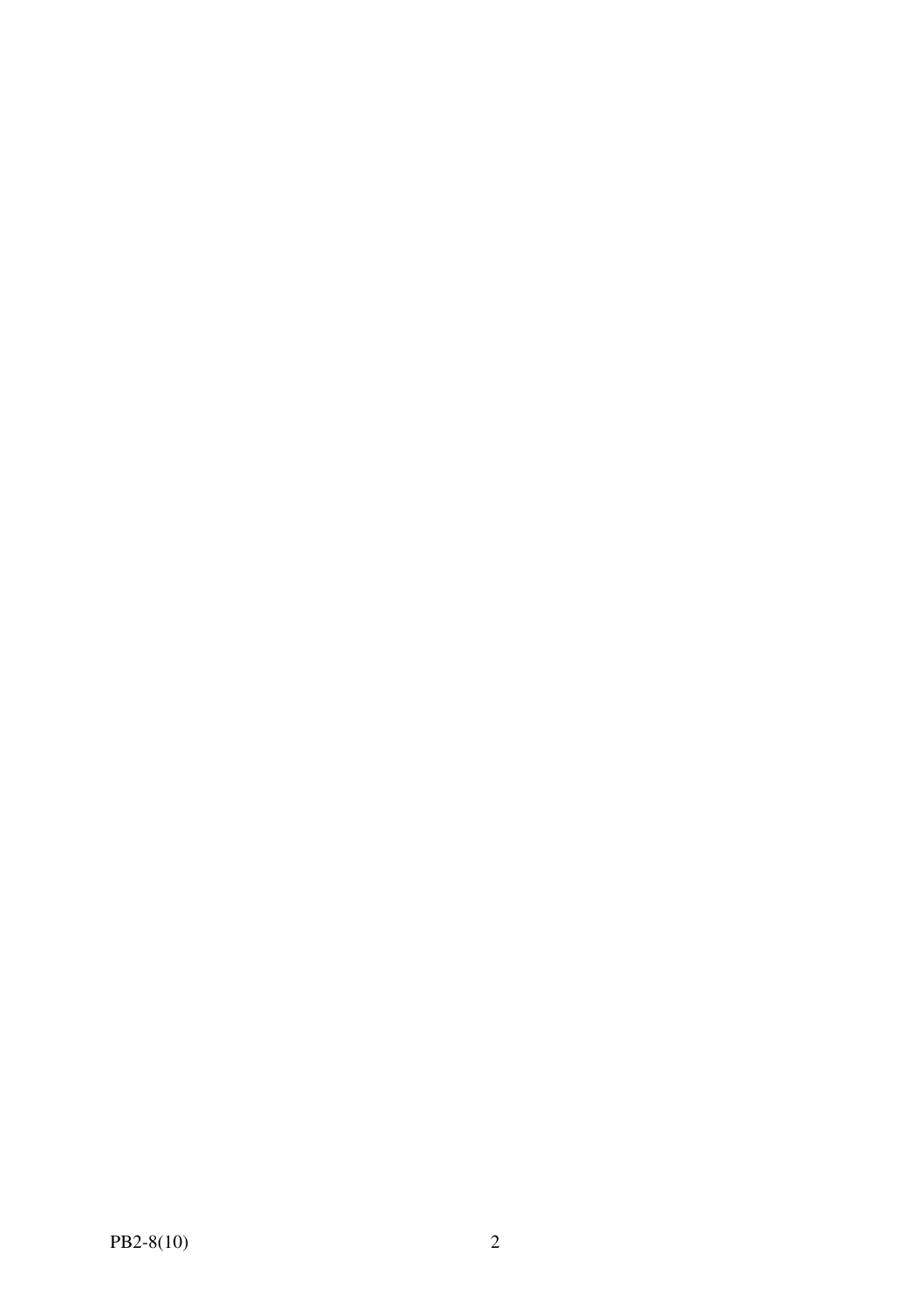## **PB2-8 (10)**

# **FLDWARN for the Don Rv and Adj Streams**

#### **1 December 2010 to 31 January 2011**

TO::BOM607 IDQ20750 Australian Government Bureau of Meteorology Queensland FLOOD WARNING FOR THE DON RIVER Issued at 2:16 PM on Friday the 3rd of December 2010 by the Bureau of Meteorology, Brisbane. Rainfall recorded in the Don River catchment during the past 24 hours has produced river level rises and minor flooding at Mt Dangar. River rises are expected to continue at the Bowen Pump Station for the remainder of Friday with minor flooding. Levels of around 3 metres are expected. Next Issue: The next warning will be issued at about 4:30pm Friday. Latest River Heights: Don R at Ida Ck # 2.26m falling 02:01 PM FRI 03/12/10 Don R at Mt Dangar # 2.7m steady 01:34 PM FRI 03/12/10 Don R at Reeves # 2.91m rising 02:07 PM FRI 03/12/10 Don R at Bowen Pump Stn # 2.1m rising 02:05 PM FRI 03/12/10 # from automatic station Warnings and River Height Bulletins are available at http://www.bom.gov.au/hydro/flood/qld . Flood Warnings are also available on telephone 1300 659 219 at a low call cost of 27.5 cents, more from mobile, public and satellite phones.

| $TO: BOM607$                                                                                                                                                                                                                                                                                                                         |
|--------------------------------------------------------------------------------------------------------------------------------------------------------------------------------------------------------------------------------------------------------------------------------------------------------------------------------------|
| ID020750                                                                                                                                                                                                                                                                                                                             |
| Australian Government Bureau of Meteorology<br>Oueensland                                                                                                                                                                                                                                                                            |
| FLOOD WARNING FOR THE DON RIVER<br>Issued at 3:58 PM on Friday the 3rd of December 2010<br>by the Bureau of Meteorology, Brisbane.                                                                                                                                                                                                   |
| Rainfall recorded in the Don River catchment during the past 24 hours has<br>produced river level rises and minor flooding at Mt Dangar and Reeves. River<br>rises are expected to continue at the Bowen Pump Station on Friday evening with<br>minor flooding. Levels of around 3 metres are expected before receding<br>overnight. |
| Next Issue:<br>The next warning will be issued at about 10:30am Saturday.                                                                                                                                                                                                                                                            |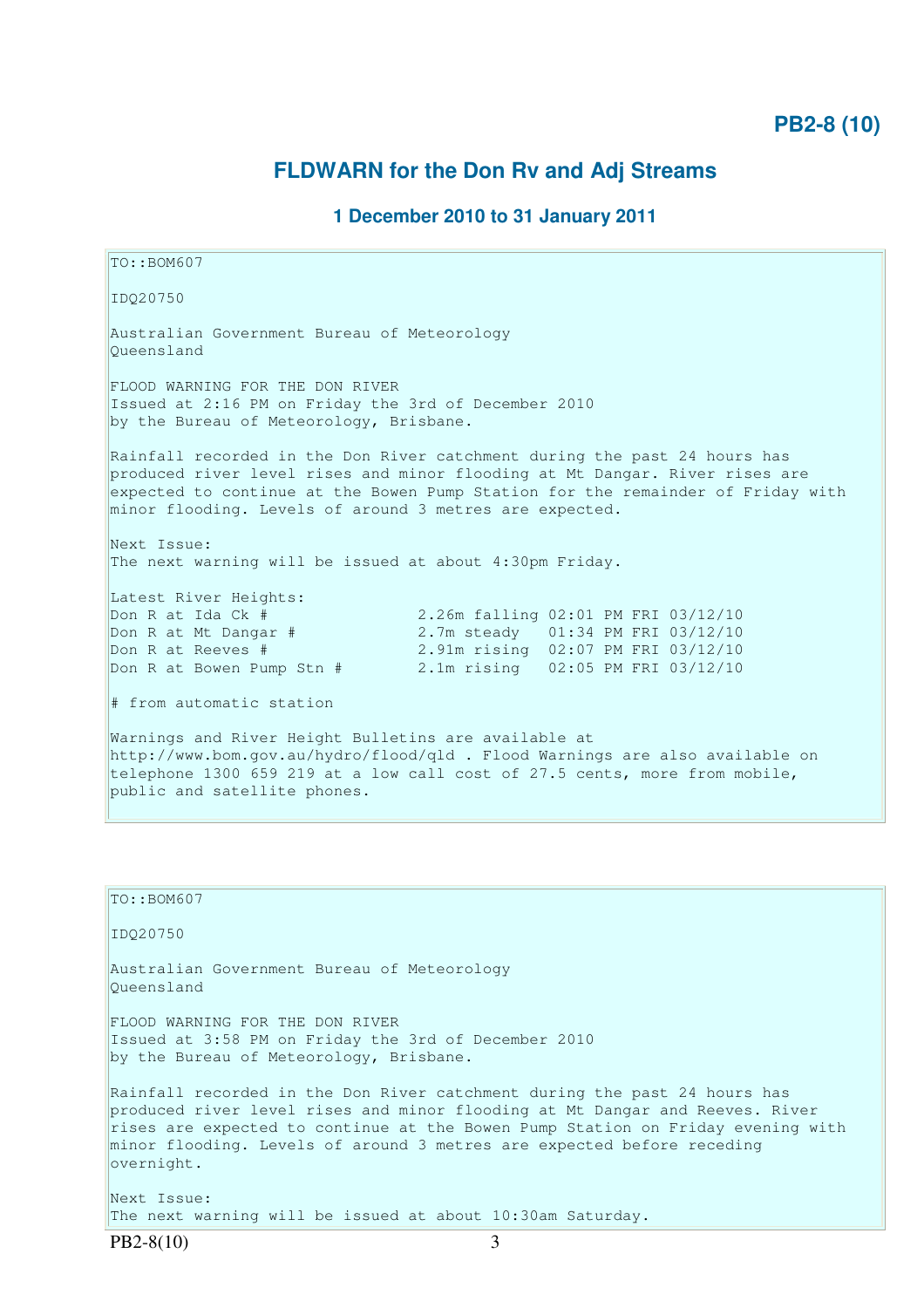Latest River Heights: Don R at Ida Ck \* 2.07m falling 03:00 PM FRI 03/12/10 Don R at Ida Ck # 1.96m falling 03:50 PM FRI 03/12/10 Don R at Mt Dangar # 2.65m falling 03:44 PM FRI 03/12/10 Don R at Reeves \* 3.1m rising 03:00 PM FRI 03/12/10 Don R at Reeves # 3.11m rising 03:03 PM FRI 03/12/10 Don R at Bowen Pump Stn  $\#$  2.7m rising 03:37 PM FRI 03/12/10<br>Bowen Wharf tide \* 1.03m rising 03:00 PM FRI 03/12/10 Bowen Wharf tide \* 1.03m rising 03:00 PM FRI 03/12/10 Euri Ck at Koonandah \* 1.71m steady 03:00 PM FRI 03/12/10 Elliott R at Guthalungra \* 2.21m falling 03:00 PM FRI 03/12/10 \*automatic station Warnings and River Height Bulletins are available at http://www.bom.gov.au/hydro/flood/qld . Flood Warnings are also available on telephone 1300 659 219 at a low call cost of 27.5 cents, more from mobile, public and satellite phones.

TO::BOM607

IDQ20750

Australian Government Bureau of Meteorology Queensland

FINAL FLOOD WARNING FOR THE DON RIVER Issued at 8:01 AM on Saturday the 4th of December 2010 by the Bureau of Meteorology, Brisbane.

Minor flood levels peaked at Bowen Pump station overnight at 2.9 metres. River levels are now easing throughout the Don River catchment.

Next Issue: This is the final warning. River Height Bulletins will continue to be issued.

Latest River Heights: Don R at Ida Ck # 1.26m falling 05:18 AM SAT 04/12/10 Don R at Mt Dangar # 1.90m falling 06:41 AM SAT 04/12/10 Don R at Reeves # 1.76m steady 07:07 AM SAT 04/12/10 Don R at Bowen Pump Stn # 1.95m falling 07:35 AM SAT 04/12/10 # from automatic station Warnings and River Height Bulletins are available at http://www.bom.gov.au/hydro/flood/qld . Flood Warnings are also available on telephone 1300 659 219 at a low call cost of 27.5 cents, more from mobile, public and satellite phones.

TO::BOM607

IDQ20750

PB2-8(10) 4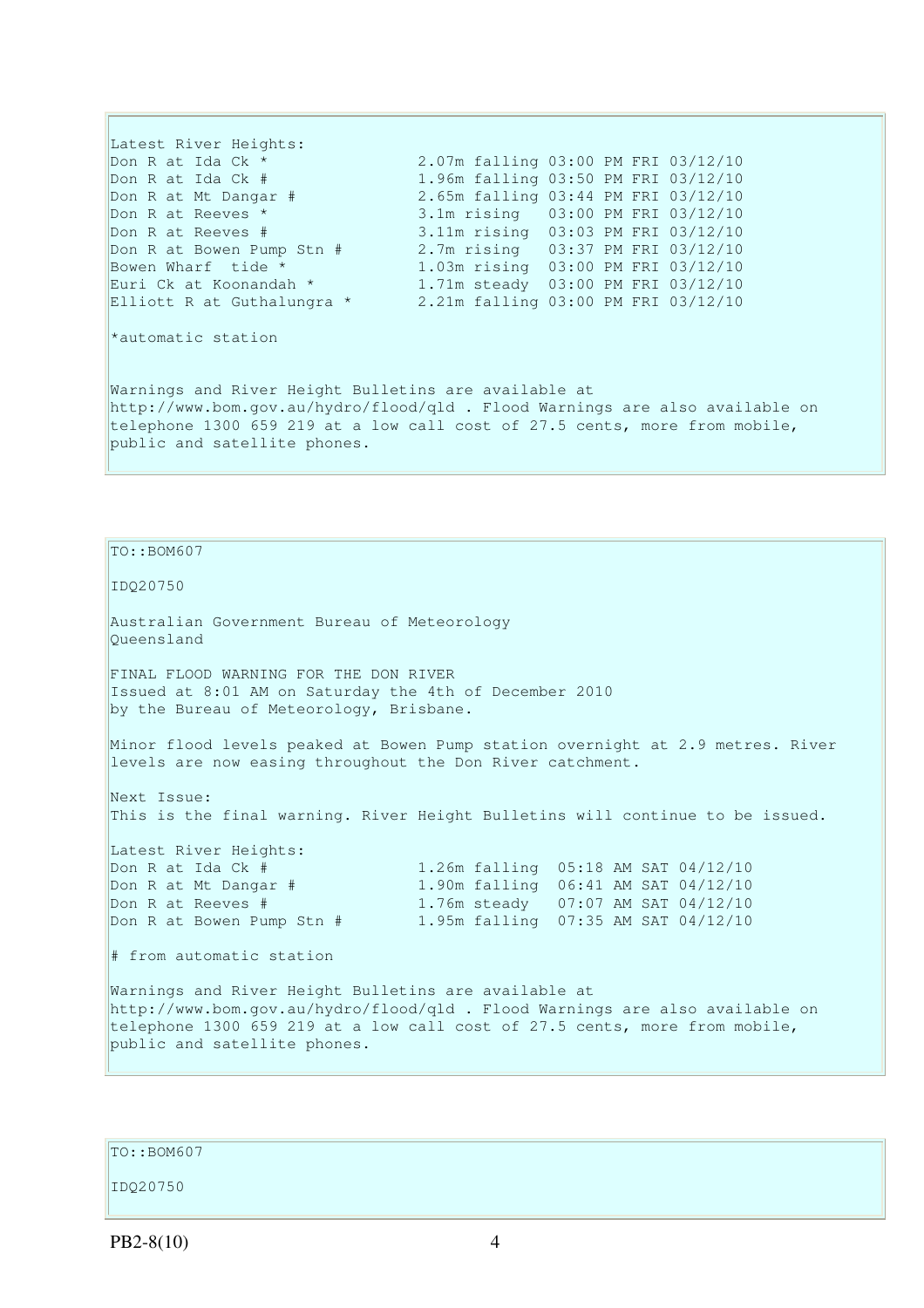Australian Government Bureau of Meteorology Queensland FLOOD WARNING FOR THE DON RIVER Issued at 11:59 AM on Sunday the 12th of December 2010 by the Bureau of Meteorology, Brisbane. Rises are occurring along the Don River to Bowen with minor flood levels at Reeves and Mt Dangar. Minor flood levels should be expected at Bowen of at least 3.5 metres with further rises possible as rainfall continues. Next Issue: The next warning will be issued by 3pm Sunday. Latest River Heights: Proserpine R at P Faust Dam HW \* -0.42m rising 08:15 AM SUN 12/12/10 Proserpine R at P Faust Dam TW \* 1.97m steady 06:00 AM SUN 12/12/10 Proserpine R at Proserpine \* 0.55m steady 10:00 AM SUN 12/12/10 Gregory R at Lower Gregory\* 1.13m rising 08:40 AM SUN 12/12/10 Andromache R at Jochheims\* 2.26m rising 10:22 AM SUN 12/12/10 Laguna Quays tide \* 2.52m rising 11:00 AM SUN 12/12/10 Shute Harbour tide \* 1.83m rising 11:00 AM SUN 12/12/10 Don R at Ida Ck \* 1.9m rising 10:40 AM SUN 12/12/10 Don R at Ida Ck # 2.46m steady 11:39 AM SUN 12/12/10 Don R at Mt Dangar # 2.6m rising 11:39 AM SUN 12/12/10 Don R at Reeves \* 2.86m rising 10:40 AM SUN 12/12/10 Don R at Reeves # 3.31m rising 11:42 AM SUN 12/12/10 Don R at Bowen Pump Stn # 2.25m steady 11:05 AM SUN 12/12/10 Bowen Wharf tide \* 1.82m rising 11:00 AM SUN 12/12/10 Euri Ck at Koonandah \* 4.02m falling 10:40 AM SUN 12/12/10 Elliott R at Guthalungra \* 2.18m falling 10:21 AM SUN 12/12/10 \*automatic station Warnings and River Height Bulletins are available at http://www.bom.gov.au/hydro/flood/qld . Flood Warnings are also available on telephone 1300 659 219 at a low call cost of 27.5 cents, more from mobile, public and satellite phones. TO::BOM607 IDQ20750 Australian Government Bureau of Meteorology

Next Issue:

Queensland

FLOOD WARNING FOR THE DON RIVER

by the Bureau of Meteorology, Brisbane.

Issued at 2:47 PM on Sunday the 12th of December 2010

The next warning will be issued by 7:30pm Sunday.

Minor flood levels are continuing along the Don River to Bowen. Minor flood peaks have been observed at Mt Dangar and Reeves. A peak at Bowen of around 4

metres is expected this evening. Rainfall has eased this afternoon.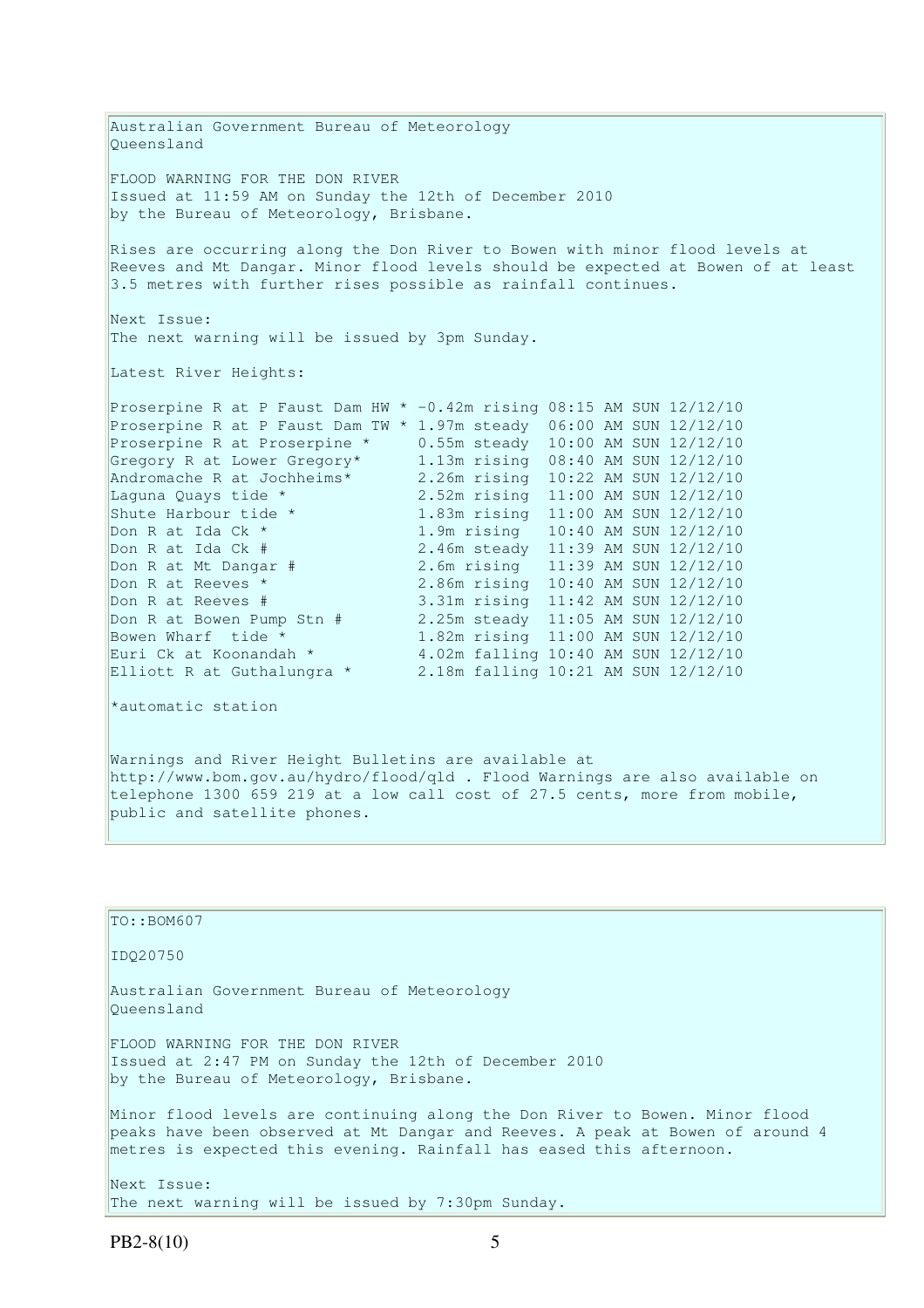Latest River Heights: Proserpine R at P Faust Dam HW \* -0.42m rising 08:15 AM SUN 12/12/10 Proserpine R at P Faust Dam TW \* 1.97m steady 06:00 AM SUN 12/12/10 Proserpine R at Proserpine \* 0.57m steady 01:00 PM SUN 12/12/10 Gregory R at Lower Gregory\* 1.13m rising 08:40 AM SUN 12/12/10 Andromache R at Jochheims\* 3.4m rising 01:20 PM SUN 12/12/10 Laguna Quays tide \* 3.44m rising 01:00 PM SUN 12/12/10 Shute Harbour tide \* 2.52m rising 01:00 PM SUN 12/12/10 Don R at Ida Ck \* 2.46m falling 01:40 PM SUN 12/12/10 Don R at Ida Ck # 2.31m falling 02:33 PM SUN 12/12/10 Don R at Mt Dangar # 2.85m falling 02:36 PM SUN 12/12/10 Don R at Reeves \* 4.41m rising 01:40 PM SUN 12/12/10<br>
Don R at Reeves # 4.41m falling 02:38 PM SUN 12/12/10 Don R at Reeves # 4.41m falling 02:38 PM SUN 12/12/10 Don R at Bowen Pump Stn # 3.4m rising 02:32 PM SUN 12/12/10 Bowen Wharf tide \* 2.3m rising 01:00 PM SUN 12/12/10 Euri Ck at Koonandah \* 4.84m rising 01:40 PM SUN 12/12/10 Elliott R at Guthalungra \* 3.43m rising 01:40 PM SUN 12/12/10 \*automatic station Warnings and River Height Bulletins are available at

http://www.bom.gov.au/hydro/flood/qld . Flood Warnings are also available on telephone 1300 659 219 at a low call cost of 27.5 cents, more from mobile, public and satellite phones.

### TO::BOM607 IDQ20750 Australian Government Bureau of Meteorology Queensland FLOOD WARNING FOR THE DON RIVER Issued at 7:03 PM on Sunday the 12th of December 2010 by the Bureau of Meteorology, Brisbane. Minor flood levels are continuing along the Don River to Bowen. Minor flood peaks have been observed at Mt Dangar and Reeves. A peak has been observed at Bowen. Minor flood levels at Bowen will gradually fall overnight. Next Issue: The next warning will be issued by 7:30am Monday. Latest River Heights: Proserpine R at P Faust Dam HW \* -0.33m rising 03:35 PM SUN 12/12/10 Proserpine R at P Faust Dam TW \* 1.97m steady 06:00 AM SUN 12/12/10 Proserpine R at Proserpine \* 0.57m steady 05:00 PM SUN 12/12/10 Gregory R at Lower Gregory\* 1.13m rising 08:40 AM SUN 12/12/10 Andromache R at Jochheims\* 2.77m steady 05:00 PM SUN 12/12/10 Laguna Quays tide \* 3.41m falling 06:00 PM SUN 12/12/10 Shute Harbour tide \* 2.37m falling 06:00 PM SUN 12/12/10 Don R at Ida Ck \* 1.8m falling 06:00 PM SUN 12/12/10<br>
Don R at Ida Ck # 1.8lm steady 06:44 PM SUN 12/12/10<br>
Don R at Mt Dangar # 1.8lm steady 06:44 PM SUN 12/12/10 1.81m steady 06:44 PM SUN 12/12/10<br>2.5m falling 05:48 PM SUN 12/12/10 Don R at Mt Dangar # 2.5m falling 05:48 PM SUN 12/12/10 Don R at Reeves \* 3.09m falling 06:30 PM SUN 12/12/10 Don R at Reeves # 3.01m falling 06:45 PM SUN 12/12/10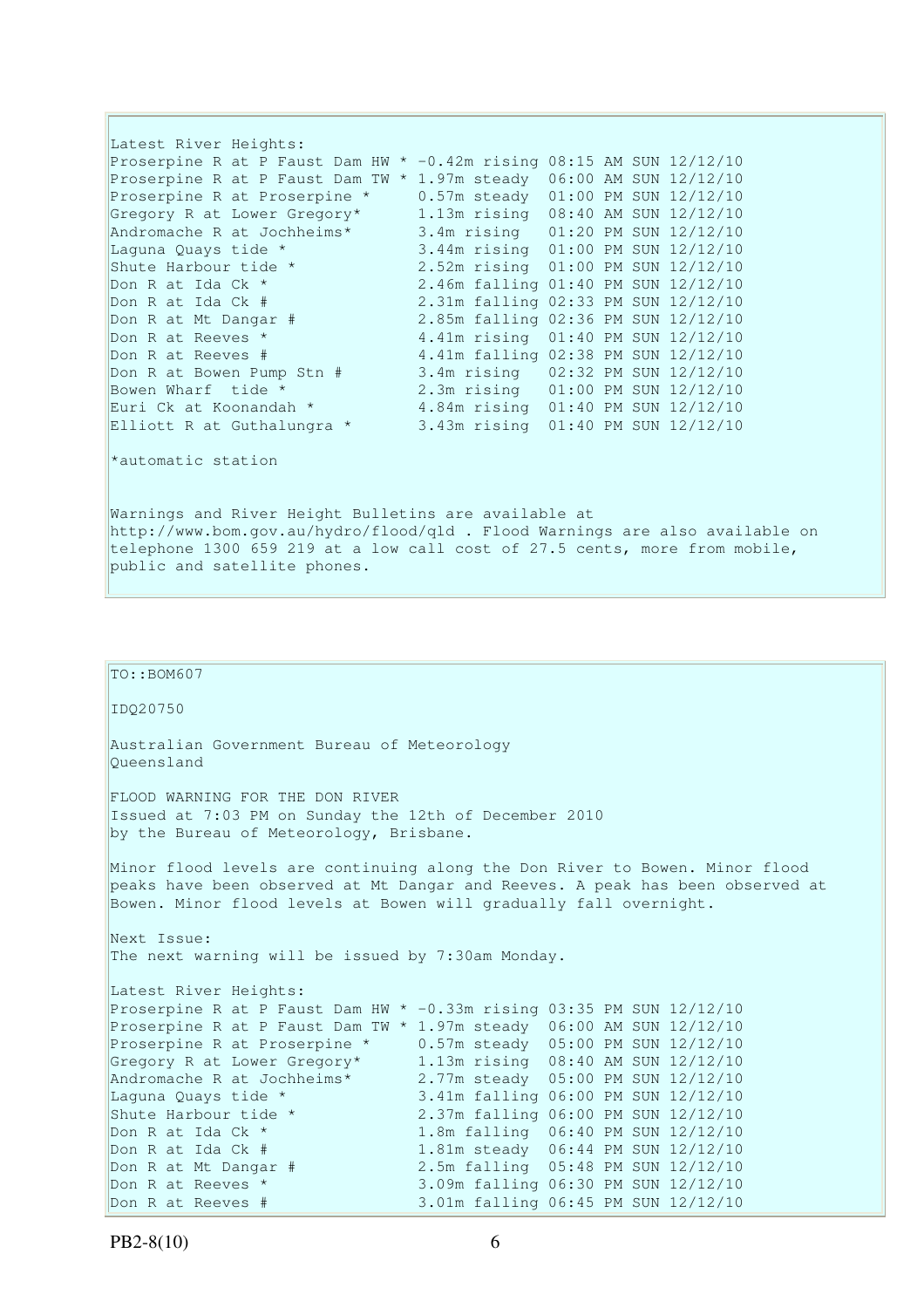Don R at Bowen Pump Stn # 3.5m falling 06:49 PM SUN 12/12/10 Bowen Wharf tide \* 2.12m falling 06:00 PM SUN 12/12/10 Euri Ck at Koonandah \* 5.4m falling 06:40 PM SUN 12/12/10 Elliott R at Guthalungra \* 2.43m steady 06:43 PM SUN 12/12/10 \*automatic station Warnings and River Height Bulletins are available at http://www.bom.gov.au/hydro/flood/qld . Flood Warnings are also available on telephone 1300 659 219 at a low call cost of 27.5 cents, more from mobile, public and satellite phones.

TO::BOM607 IDQ20750 Australian Government Bureau of Meteorology Queensland FINAL FLOOD WARNING FOR THE DON RIVER Issued at 5:30 AM on Monday the 13th of December 2010 by the Bureau of Meteorology, Brisbane. A heavy rain band has cleared the coastline, leaving only isolated showers and afternoon thunderstorms during Monday. River levels along the Don River have continued to ease overnight and currently remain below minor flood levels. Next Issue: This is the final warning. River Height Bulletins will continue to be issued. Latest River Heights: Proserpine R at P Faust Dam HW \* -0.33m rising 03:35 PM SUN 12/12/10 Proserpine R at P Faust Dam TW \* 1.97m steady 06:00 AM SUN 12/12/10 Proserpine R at Proserpine \* 1.54m falling 04:00 AM MON 13/12/10 Gregory R at Lower Gregory\* 1.24m falling 09:00 PM SUN 12/12/10 Andromache R at Jochheims\* 2.24m falling 04:00 AM MON 13/12/10 Laguna Quays tide \* 3.47m rising 04:00 AM MON 13/12/10 Shute Harbour tide \* 2.31m steady 04:00 AM MON 13/12/10 Don R at Ida Ck # 1.46m falling 05:10 AM MON 13/12/10<br>
Don R at Mt Dangar # 2.25m falling 05:00 AM MON 13/12/10 2.25m falling 05:00 AM MON 13/12/10 Don R at Reeves # 2.11m steady 04:07 AM MON 13/12/10 Don R at Bowen Pump Stn # 2.2m falling 04:51 AM MON 13/12/10 Bowen Wharf tide \* 2m rising 04:00 AM MON 13/12/10 Euri Ck at Koonandah \* 2.63m falling 04:40 AM MON 13/12/10 Elliott R at Guthalungra \* 1.46m falling 04:00 AM MON 13/12/10  $\star$ ,# denotes automatic station. Warnings and River Height Bulletins are available at http://www.bom.gov.au/hydro/flood/qld . Flood Warnings are also available on telephone 1300 659 219 at a low call cost of 27.5 cents, more from mobile, public and satellite phones.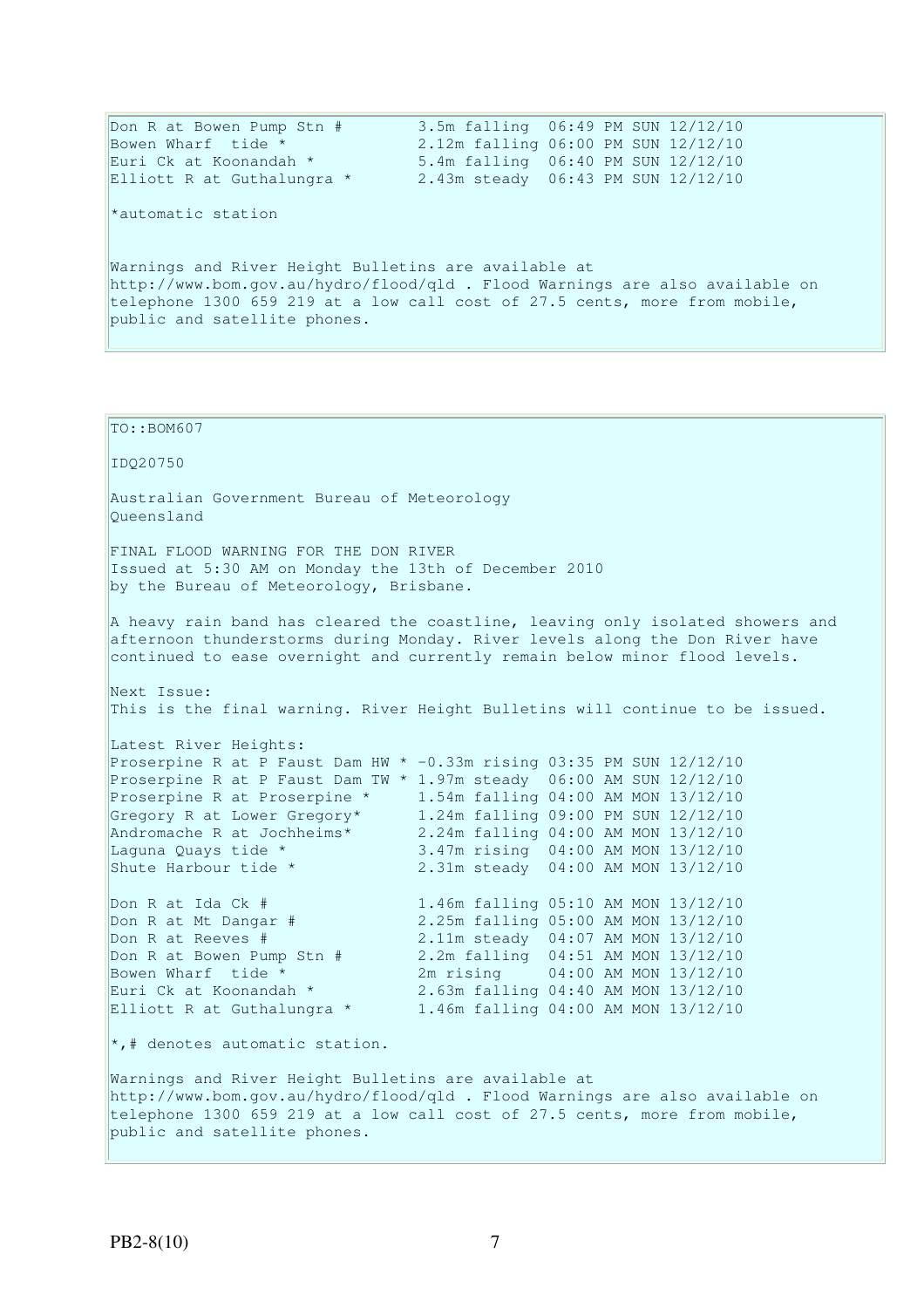$TO:$ : BOM607

IDQ20750

Australian Government Bureau of Meteorology Queensland

FLOOD WARNING FOR THE DON RIVER Issued at 5:14 AM on Monday the 20th of December 2010 by the Bureau of Meteorology, Brisbane.

Rainfall totals of between 35-60mm have been recorded in the Don River catchment during the past 24 hours. This rainfall has produced river level rises in the Don River upstream of Bowen. Further rises are expected with minor flooding likely in the Don River at the Bowen Pump Station during Monday morning. A forecast for Bowen will be given once upstream peaks are observed.

The heaviest rainfalls that have been recorded since 9am Sunday include: Bowen Pump Station 58mm, Roma Peak 48mm, Ida Creek 44mm and Moss Vale 35mm with falls elsewhere generally less then 30mm.

Weather Forecast: Cloudy with showers and some rain areas. Isolated thunderstorms, mostly to the north of Mackay.

Next Issue: The next warning will be issued at about 8am Monday.

Latest River Heights: Don R at Ida Ck # 1.76m falling 04:46 AM MON 20/12/10 Don R at Mt Dangar # 2.20m steady 02:36 AM MON 20/12/10 Don R at Reeves # 2.66m falling 04:31 AM MON 20/12/10 Don R at Bowen Pump Stn # 2.00m rising 04:52 AM MON 20/12/10

 $*$  from automatic station

Warnings and River Height Bulletins are available at http://www.bom.gov.au/hydro/flood/qld . Flood Warnings are also available on telephone 1300 659 219 at a low call cost of 27.5 cents, more from mobile, public and satellite phones.

TO::BOM607 IDQ20750 Australian Government Bureau of Meteorology Queensland FLOOD WARNING FOR THE DON RIVER Issued at 7:59 AM on Monday the 20th of December 2010 by the Bureau of Meteorology, Brisbane. Overnight rainfall has produced river level rises in the Don River upstream of Bowen. Further rises and minor flooding are expected in the Don River between Reeves and the Bowen Pump Station during Monday morning. A peak to around 2.8 metres is forecast for Bowen Pump Station around midday Monday. Weather Forecast:

PB2-8(10) 8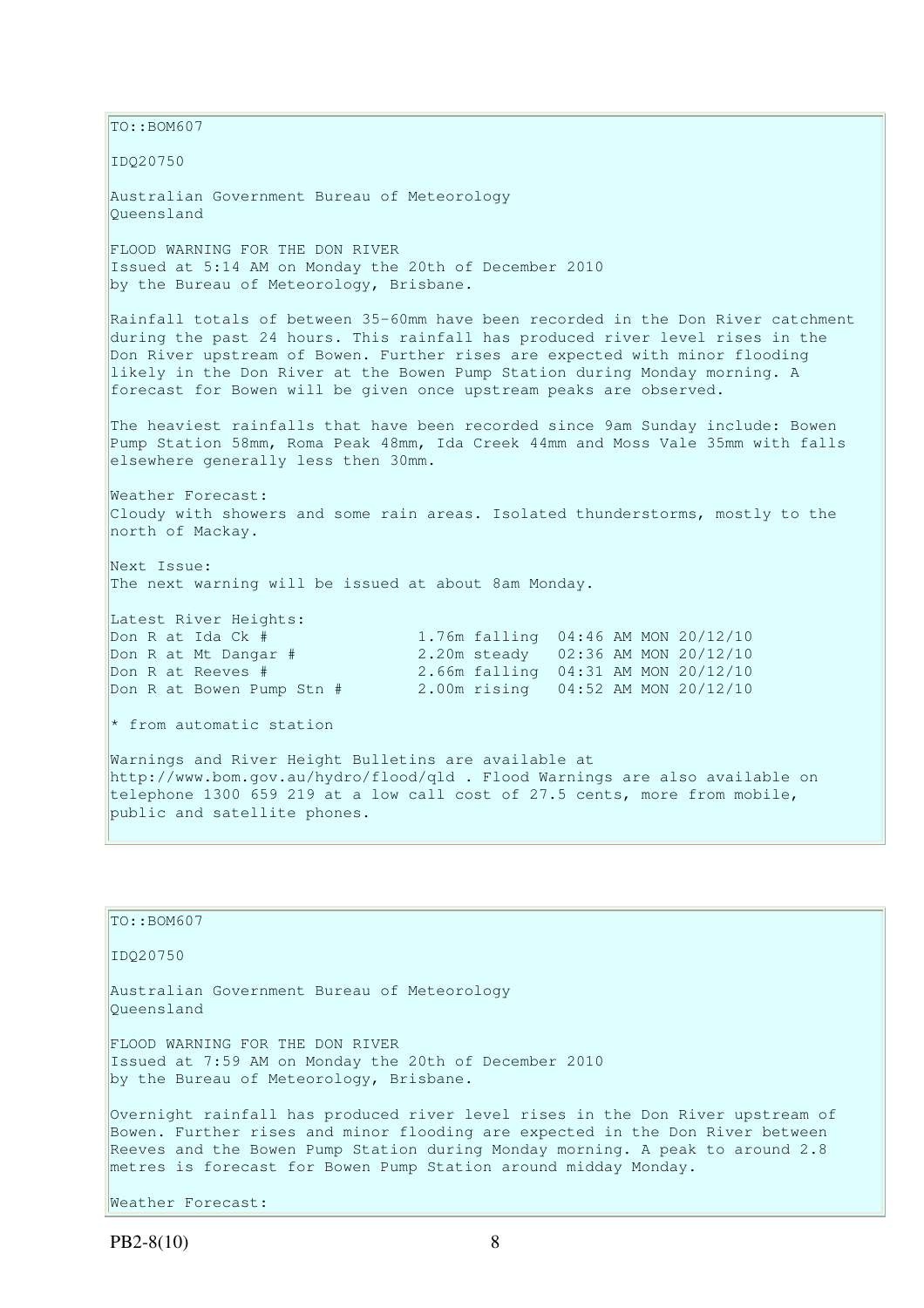Cloudy with showers and some rain areas. Next Issue: The next warning will be issued at about 1pm Monday. Latest River Heights: Don R at Ida Ck # 1.71m rising 07:24 AM MON 20/12/10<br>Don R at Mt Dangar # 2.35m rising 07:15 AM MON 20/12/10 2.35m rising 07:15 AM MON 20/12/10 Don R at Reeves # 2.76m steady 07:07 AM MON 20/12/10 Don R at Bowen Pump Stn # 2.45m rising 06:30 AM MON 20/12/10 \* from automatic station Warnings and River Height Bulletins are available at http://www.bom.gov.au/hydro/flood/qld . Flood Warnings are also available on telephone 1300 659 219 at a low call cost of 27.5 cents, more from mobile, public and satellite phones.

TO::BOM607 IDQ20750 Australian Government Bureau of Meteorology Queensland FLOOD WARNING FOR THE DON RIVER Issued at 12:49 PM on Monday the 20th of December 2010 by the Bureau of Meteorology, Brisbane. Minor flood levels have peaked and are currently easing in the Don River at the Bowen Pump Station during Monday morning. River levels are expected to continue easing during Monday afternoon. Weather Forecast: Cloudy with showers and some rain areas. Next Issue: The next warning will be issued at about 5pm Monday. Latest River Heights: Don R at Ida Ck # 1.41m falling 12:07 PM MON 20/12/10 Don R at Mt Dangar # 2.3m falling 12:09 PM MON 20/12/10 Don R at Reeves # 2.31m falling 12:15 PM MON 20/12/10 Don R at Bowen Pump Stn # 2.55m steady 12:15 PM MON 20/12/10 \* from automatic station Warnings and River Height Bulletins are available at http://www.bom.gov.au/hydro/flood/qld . Flood Warnings are also available on telephone 1300 659 219 at a low call cost of 27.5 cents, more from mobile, public and satellite phones.

TO::BOM607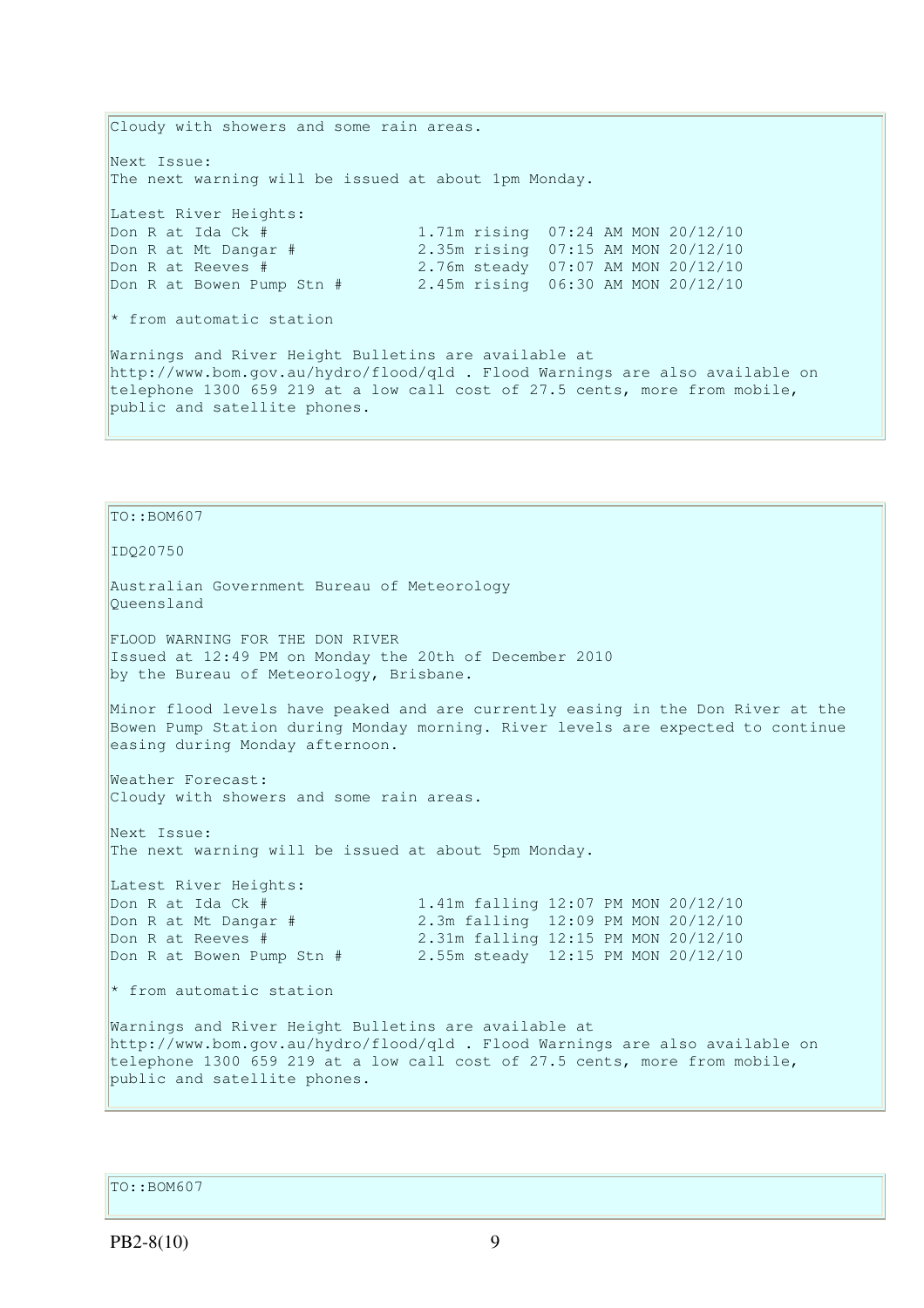IDQ20750 Australian Government Bureau of Meteorology Queensland FINAL FLOOD WARNING FOR THE DON RIVER Issued at 4:24 PM on Monday the 20th of December 2010 by the Bureau of Meteorology, Brisbane. Minor flood levels are no longer occurring in the Bowen catchment. Next Issue: This is the final warning. River height bulletins will continue to be issued. Latest River Heights: Don R at Ida Ck \* 1.28m falling 03:00 PM MON 20/12/10<br>
Don R at Ida Ck # 1.31m steady 03:44 PM MON 20/12/10 1.31m steady 03:44 PM MON 20/12/10 Don R at Mt Dangar # 2.1m rising 02:36 PM MON 20/12/10<br>
Don R at Reeves \* 2.1m falling 03:00 PM MON 20/12/10 2.1m falling 03:00 PM MON 20/12/10 Don R at Reeves # 2.16m rising 04:13 PM MON 20/12/10 Don R at Bowen Pump Stn # 2.35m falling 03:27 PM MON 20/12/10 Bowen Wharf tide \*  $1.17$ m rising 04:00 PM MON 20/12/10<br>Euri Ck at Koonandah \*  $2.47$ m falling 03:40 PM MON 20/12/10 Euri Ck at Koonandah \* 2.47m falling 03:40 PM MON 20/12/10 Elliott R at Guthalungra \* 1.79m falling 03:00 PM MON 20/12/10 \*automatic station Warnings and River Height Bulletins are available at http://www.bom.gov.au/hydro/flood/qld . Flood Warnings are also available on telephone 1300 659 219 at a low call cost of 27.5 cents, more from mobile, public and satellite phones.

TO::BOM607

IDQ20750

Australian Government Bureau of Meteorology Queensland

FLOOD WARNING FOR THE DON RIVER Issued at 8:08 AM on Friday the 24th of December 2010 by the Bureau of Meteorology, Brisbane.

Rainfall totals of between 30-50mm recorded overnight and during Friday morning has resulted in fast rises and minor flooding along the Don River at Reeves. Minor flood levels are rising fast at Bowen Pump Station, with river levels expected to exceed 3 metres during this afternoon. Further rises are possible with continued heavy rainfall during Friday.

At 7.15am Friday the river level at Bowen Pump Station was at 2.60 metres and rising, which was about 0.2 metres below the level of the Inverdon Bridge.

Weather Forecast: Heavy rain with local thunder.

Next Issue: The next warning will be issued at about 11:30am Monday.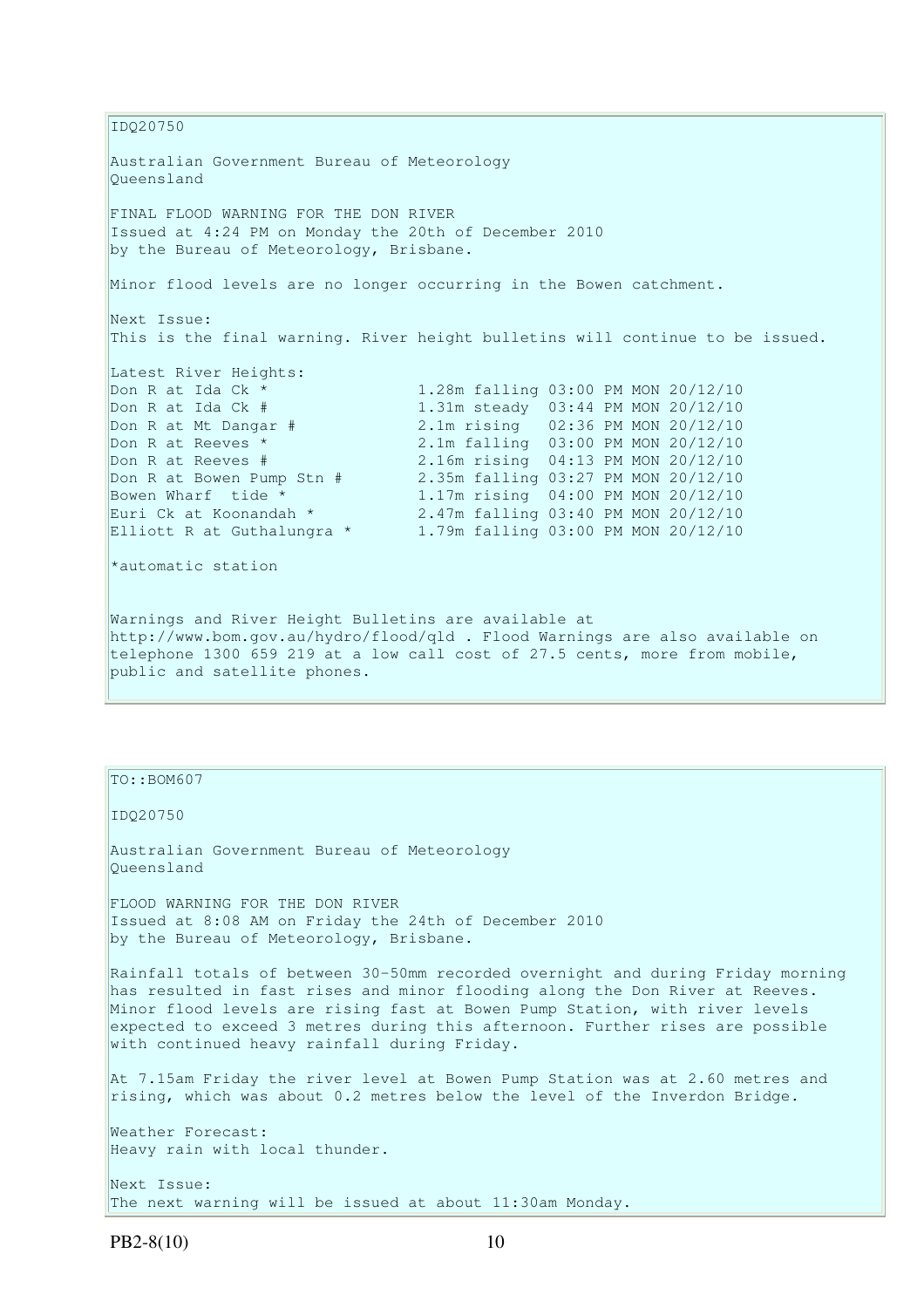Latest River Heights: Proserpine R at P Faust Dam HW \* 0.15m rising 06:44 AM FRI 24/12/10 Proserpine R at Proserpine \* 0.61m steady 10:00 PM THU 23/12/10 Gregory R at Lower Gregory\* 1.84m rising 09:00 PM THU 23/12/10 Andromache R at Jochheims\* 1.95m steady 10:00 PM THU 23/12/10 Laguna Quays tide \* 1.15m falling 07:00 AM FRI 24/12/10 Shute Harbour tide \* 0.9m rising 07:00 AM FRI 24/12/10 Don R at Ida Ck \* 2.1m falling 07:18 AM FRI 24/12/10 Don R at Ida Ck # 2.11m falling 07:11 AM FRI 24/12/10<br>Don R at Mt Dangar # 2.4m rising 07:46 AM FRI 24/12/10 2.4m rising 07:46 AM FRI 24/12/10 Don R at Reeves \* 3.12m rising 07:00 AM FRI 24/12/10<br>Don R at Reeves # 3.26m rising 07:36 AM FRI 24/12/10 Don R at Reeves # 3.26m rising 07:36 AM FRI 24/12/10 Don R at Bowen Pump Stn # 2.65m rising 07:45 AM FRI 24/12/10 Bowen Wharf tide \* 1.21m rising 07:00 AM FRI 24/12/10 Euri Ck at Koonandah \* 1.85m steady 07:45 AM FRI 24/12/10 Elliott R at Guthalungra \* 1m steady 07:25 AM FRI 24/12/10

 $\star$ ,# denotes automatic station.

Warnings and River Height Bulletins are available at http://www.bom.gov.au/hydro/flood/qld . Flood Warnings are also available on telephone 1300 659 219 at a low call cost of 27.5 cents, more from mobile, public and satellite phones.

```
IDQ20750 
Australian Government Bureau of Meteorology 
Queensland 
FLOOD WARNING FOR THE DON RIVER 
Issued at 10:12 AM on Friday the 24th of December 2010 
by the Bureau of Meteorology, Brisbane.
Minor flood levels are continue to rise at Bowen Pump Station, with river levels 
expected to exceed 3 metres during this afternoon. Further rises are possible 
with continued heavy rainfall during Friday. Minor flood levels are easing at
Reeves.
At 9:30am Friday the river level at Bowen Pump Station was at 2.85 metres and 
rising, which was about 0.1 metres above the level of the Inverdon Bridge. 
Weather Forecast: 
Heavy rain with local thunder. 
Next Issue: 
The next warning will be issued at about 3pm Friday. 
Latest River Heights: 
Proserpine R at P Faust Dam HW * 0.19m rising 09:17 AM FRI 24/12/10 
Proserpine R at Proserpine * 2.54m falling 08:00 AM FRI 24/12/10 
Gregory R at Lower Gregory* 1.89m steady 08:48 AM FRI 24/12/10 
Andromache R at Jochheims* 2.9m rising 08:00 AM FRI 24/12/10 
Laguna Quays tide * 2.82m rising 09:00 AM FRI 24/12/10 
Shute Harbour tide * 2.12m rising 09:00 AM FRI 24/12/10
```
 $TO: : BOM607$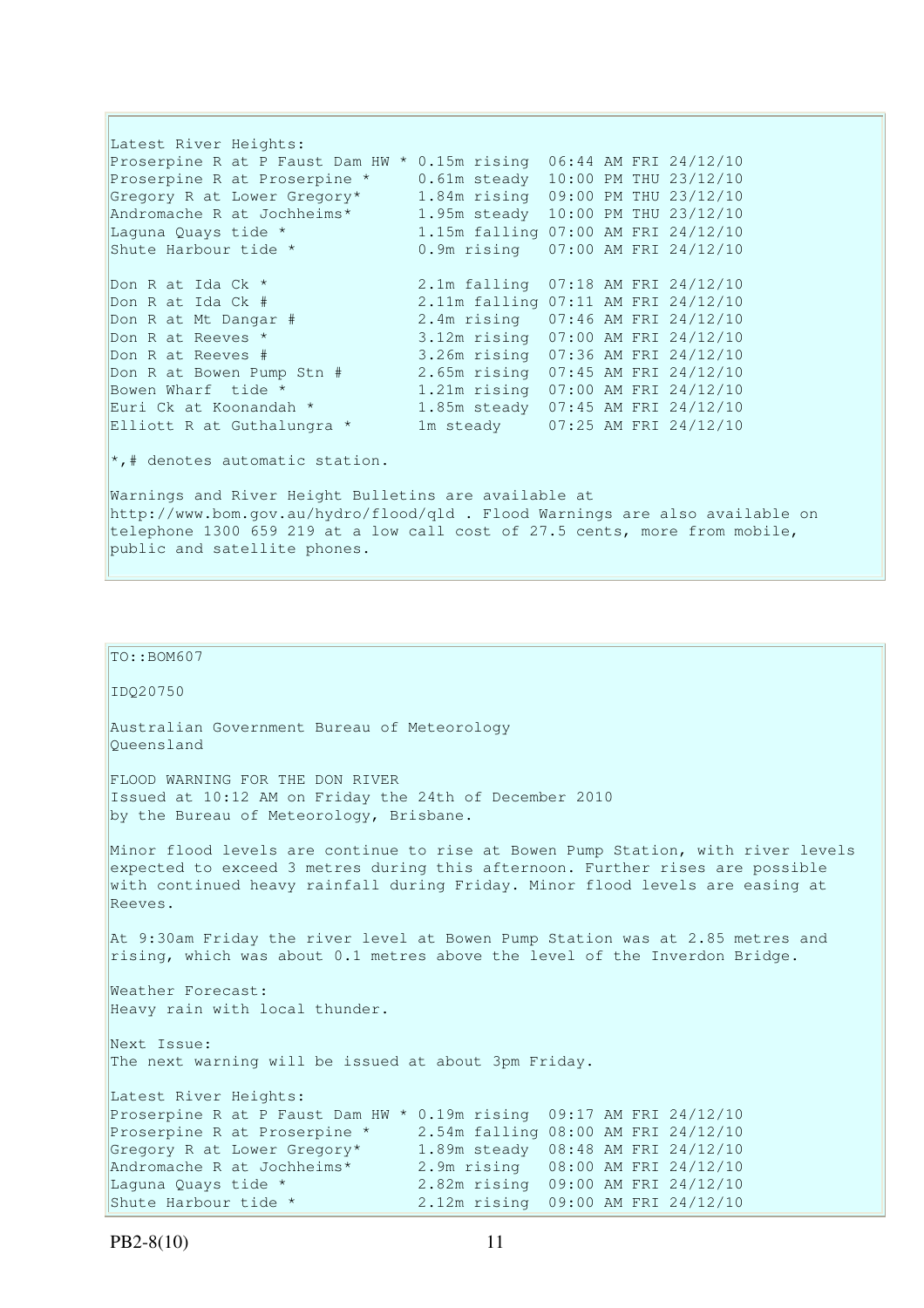Don R at Ida Ck \* 2.02m steady 09:40 AM FRI 24/12/10 Don R at Ida Ck # 2.06m steady 09:43 AM FRI 24/12/10 Don R at Mt Dangar # 2.35m falling 08:45 AM FRI 24/12/10 Don R at Reeves \* 3.29m steady 09:00 AM FRI 24/12/10 Don R at Reeves # 3.21m falling 09:45 AM FRI 24/12/10 Don R at Bowen Pump Stn  $#$  2.9m rising 09:59 AM FRI 24/12/10 Bowen Wharf tide \* 2.29m rising 09:00 AM FRI 24/12/10 Euri Ck at Koonandah \* 2.19m rising 09:37 AM FRI 24/12/10 Elliott R at Guthalungra \* 1.11m rising 09:40 AM FRI 24/12/10

\*automatic station

Warnings and River Height Bulletins are available at http://www.bom.gov.au/hydro/flood/qld . Flood Warnings are also available on telephone 1300 659 219 at a low call cost of 27.5 cents, more from mobile, public and satellite phones.

TO::BOM607 IDQ20750 Australian Government Bureau of Meteorology Queensland FLOOD WARNING FOR THE DON RIVER Issued at 11:52 AM on Friday the 24th of December 2010 by the Bureau of Meteorology, Brisbane. Minor flooding continues to slowly rise at Bowen Pump Station, with river levels expected to exceed 3 metres during this afternoon. Further rises are possible with continued heavy rainfall during Friday. At 11am Friday the river level at Bowen Pump Station was at 3.0 metres and steady, which was about 1.0 metres above the level of the Inverdon Bridge. Weather Forecast: Heavy rain with local thunder. Next Issue: The next warning will be issued at about 9am Saturday. Latest River Heights: Proserpine R at P Faust Dam HW \* 0.19m rising 09:17 AM FRI 24/12/10 Proserpine R at Proserpine \* 2.94m rising 10:30 AM FRI 24/12/10 Gregory R at Lower Gregory\* 1.89m steady 08:48 AM FRI 24/12/10 Andromache R at Jochheims\* 2.74m falling 10:16 AM FRI 24/12/10 Laguna Quays tide \* 4.46m rising 11:00 AM FRI 24/12/10 Shute Harbour tide \* 3.5m rising 11:00 AM FRI 24/12/10 Don R at Ida Ck \* 2.01m steady 10:36 AM FRI 24/12/10<br>
Don R at Mt Dangar # 2.4m steady 11:35 AM FRI 24/12/10 2.4m steady 11:35 AM FRI 24/12/10 Don R at Reeves # 2.96m falling 11:31 AM FRI 24/12/10 Don R at Bowen Pump Stn # 3m steady 11:05 AM FRI 24/12/10 Bowen Wharf tide \* 3.24m rising 11:00 AM FRI 24/12/10 Euri Ck at Koonandah \* 2.23m rising 10:16 AM FRI 24/12/10 Elliott R at Guthalungra \* 1.28m rising 10:31 AM FRI 24/12/10 Elliott R at Guthalungra \*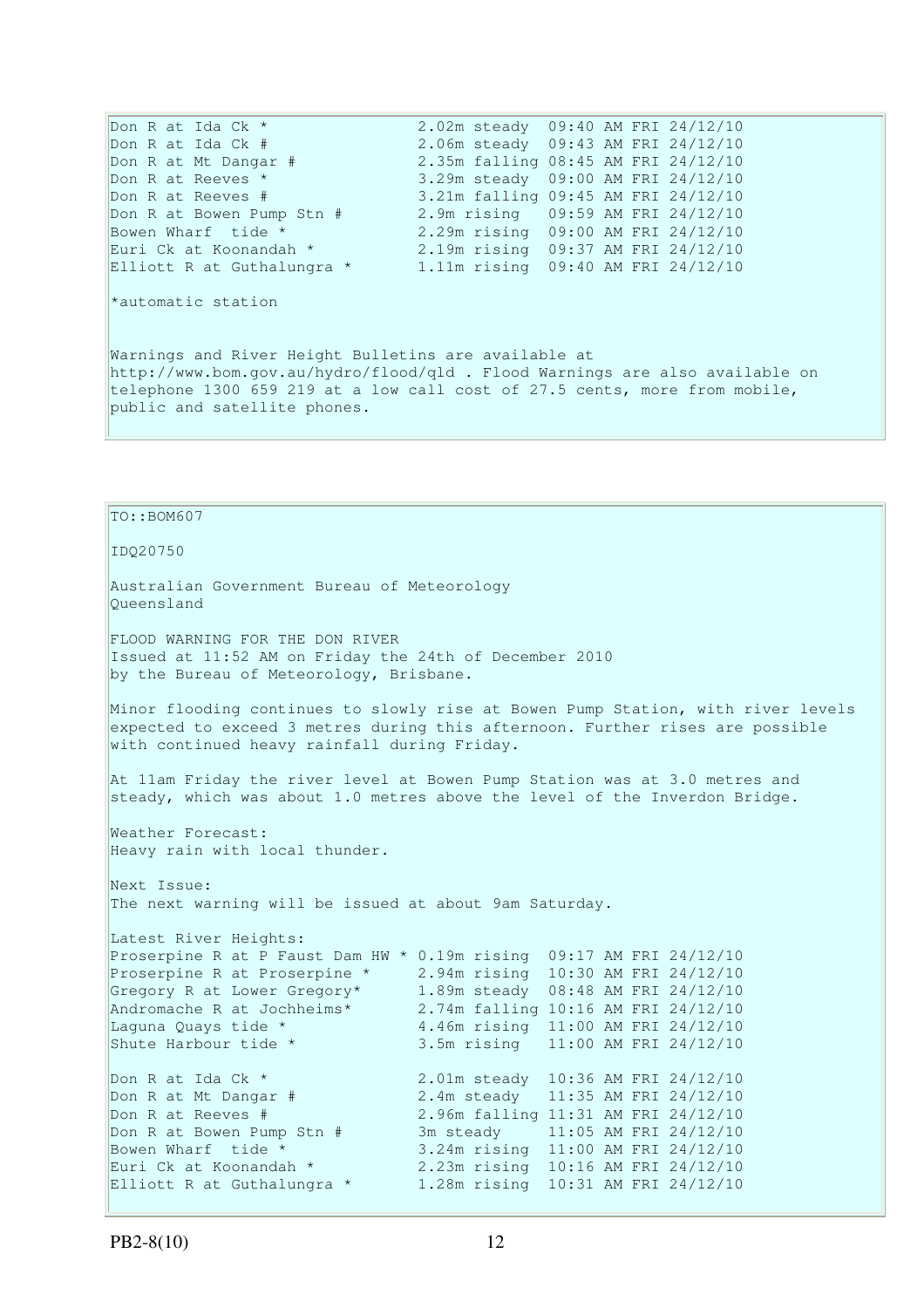$\ast$ , # denotes automatic station.

Warnings and River Height Bulletins are available at http://www.bom.gov.au/hydro/flood/qld . Flood Warnings are also available on telephone 1300 659 219 at a low call cost of 27.5 cents, more from mobile, public and satellite phones.

TO::BOM607 IDQ20750 Australian Government Bureau of Meteorology Queensland FINAL FLOOD WARNING FOR THE DON RIVER Issued at 7:04 AM on Saturday the 25th of December 2010 by the Bureau of Meteorology, Brisbane. River levels are expected to generally remain at or below minor flood level along the Don River, unless heavy rain continues. Minor flooding with some renewed rises will continue around Bowen during Saturday. The situation will continue to be monitored and warnings will re-commence if necessary. Next Issue: Warnings will re-commence if intense rainfall is forecast or recorded in the Don catchment. Latest River Heights: Don R at Ida Ck # 1.91m falling 05:42 AM SAT 25/12/10 Don R at Mt Dangar # 2.85m rising 06:21 AM SAT 25/12/10<br>
Don R at Reeves # 2.86m rising 06:48 AM SAT 25/12/10 2.86m rising 06:48 AM SAT 25/12/10 Don R at Bowen Pump Stn # 2.6m falling 06:44 AM SAT 25/12/10 Warnings and River Height Bulletins are available at http://www.bom.gov.au/hydro/flood/qld . Flood Warnings are also available on telephone 1300 659 219 at a low call cost of 27.5 cents, more from mobile, public and satellite phones.

TO::BOM607 IDQ20750 Australian Government Bureau of Meteorology Queensland FLOOD WARNING FOR THE DON RIVER Issued at 8:25 AM on Sunday the 26th of December 2010 by the Bureau of Meteorology, Brisbane. Rainfall continues to fall across the Don River catchment during Sunday morning with renewed river rises and minor flooding occurring at Mt Dangar and at Reeves. Minor flood levels downstream on the Don River at Bowen Pump Station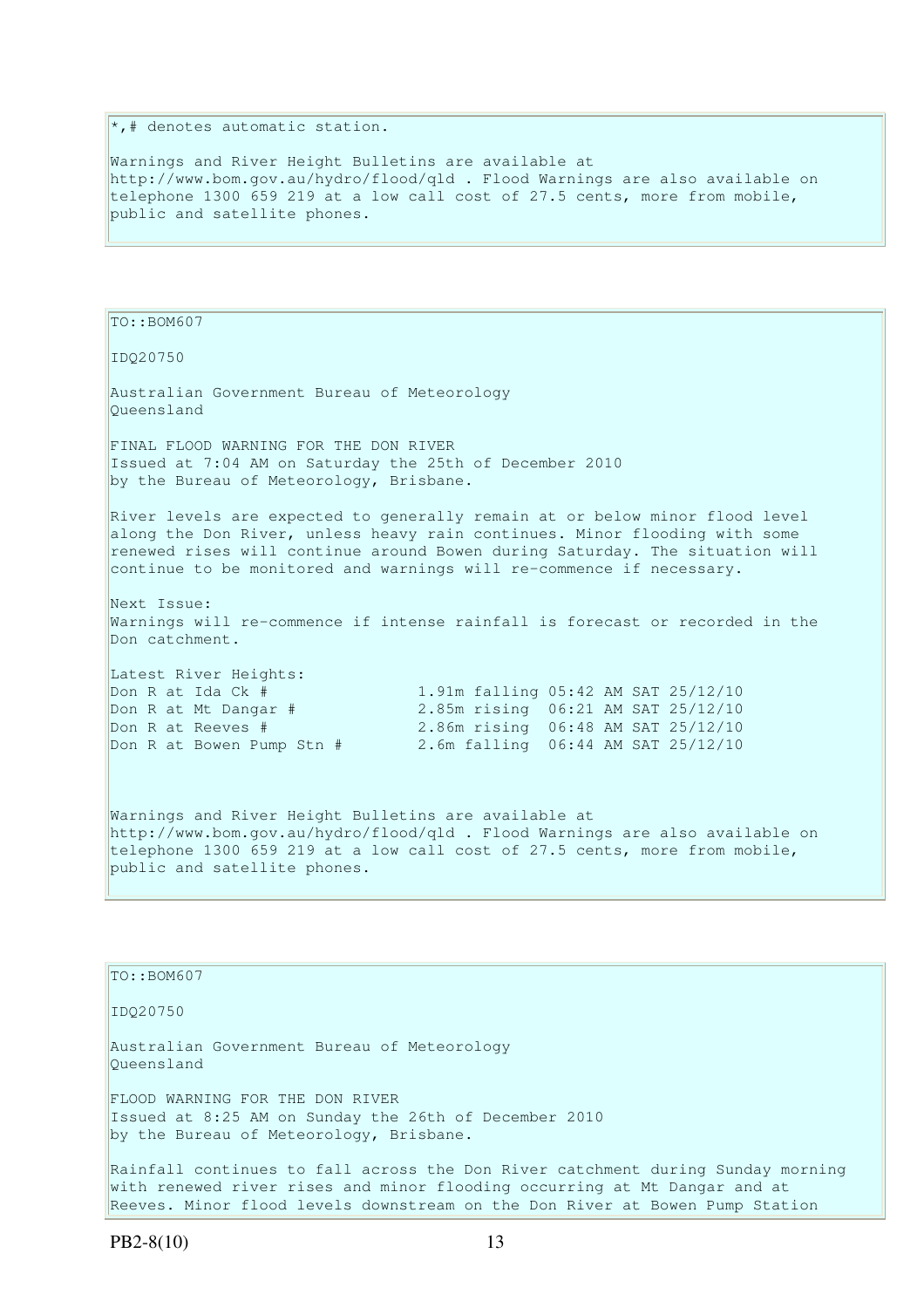will commence to rise again during the next few hours, with moderate flood levels possible later this morning. The situation is being monitored closely, and further heavy rainfall is forecast for the district. At 8.16am Sunday the river level at Bowen Pump Station was at 3.0 metres with minor flooding, which is about 0.95 metres above the level of the Inverdon Bridge. Weather Forecast: Showers tending to rain at times. Some further moderate to heavy falls, especially during the morning. Next Issue: The next warning will be issued at about midday Sunday. Latest River Heights: Proserpine R at P Faust Dam HW \* 0.72m steady 06:00 AM SUN 26/12/10 Proserpine R at Proserpine \* 3.13m rising 07:00 AM SUN 26/12/10 Andromache R at Jochheims\* 3.15m falling 07:21 AM SUN 26/12/10 Laguna Quays tide \* 2.01m falling 07:00 AM SUN 26/12/10 Shute Harbour tide \* 1.21m falling 07:00 AM SUN 26/12/10 Don R at Ida Ck \* 2.11m steady 08:00 AM SUN 26/12/10 Don R at Reeves \* 3.24m rising 08:00 AM SUN 26/12/10 Don R at Reeves # 3.31m rising 08:14 AM SUN 26/12/10 Don R at Bowen Pump Stn # 3.0m rising 08:16 AM SUN 26/12/10 Bowen Wharf tide \* 1.33m rising 07:00 AM SUN 26/12/10 Euri Ck at Koonandah \* 4.28m falling 08:00 AM SUN 26/12/10 Elliott R at Guthalungra \* 2.46m rising 08:00 AM SUN 26/12/10 \*,# denotes automatic station. Latest Rainfall: Rainfall totals of 20-40mm have been recorded across the upper Don River catchment during the previous 3 hours to 8am Sunday. Warnings and River Height Bulletins are available at http://www.bom.gov.au/hydro/flood/qld . Flood Warnings are also available on telephone 1300 659 219 at a low call cost of 27.5 cents, more from mobile, public and satellite phones.

TO::BOM607 IDQ20750 Australian Government Bureau of Meteorology Queensland FLOOD WARNING FOR THE DON RIVER Issued at 11:58 AM on Sunday the 26th of December 2010 by the Bureau of Meteorology, Brisbane. Minor flood levels continue to rise on the Don River between Ida Creek and Bowen Pump Station. River level rises above the moderate flood level of 4 metres are expected at Bowen Pump Station during Sunday afternoon. Rainfalls of less then 5mm have been recorded in the Don River catchment since 9am Sunday. The situation is being monitored closely, with further heavy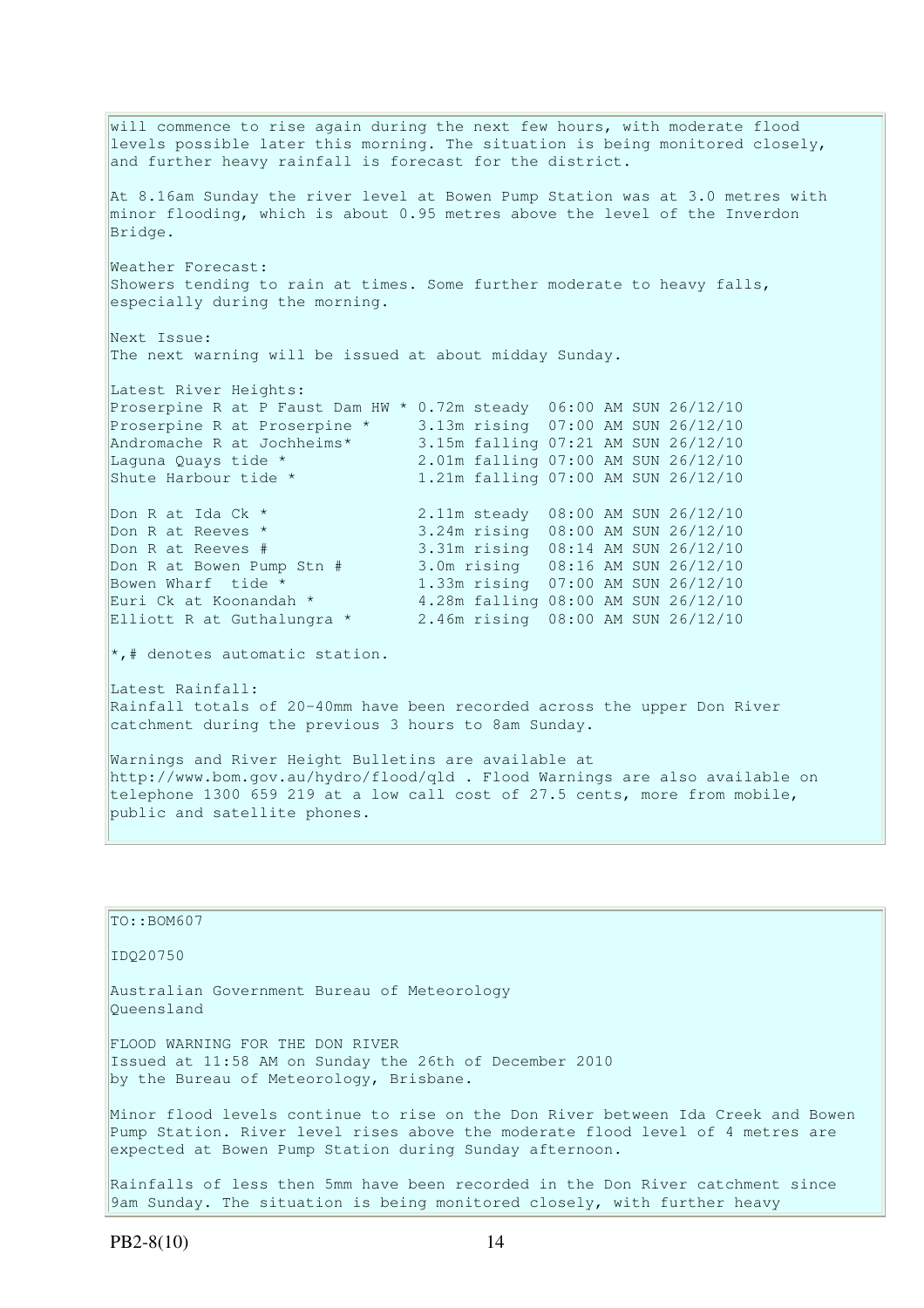rainfall forecast for the district. At 11:47am Sunday the river level at Bowen Pump Station was at 3.4 metres and rising with minor flooding, which is about 1.4 metres above the level of the Inverdon Bridge. Weather Forecast: Showers tending to rain at times. Some further moderate to heavy falls, especially during the morning. Next Issue: The next warning will be issued at about 5pm Sunday. Latest River Heights: Don R at Ida Ck # 3.01m rising 11:52 AM SUN 26/12/10 Don R at Mt Dangar # 3.75m rising 11:48 AM SUN 26/12/10 Don R at Reeves # 4.01m rising 11:38 AM SUN 26/12/10 Don R at Bowen Pump Stn # 3.40m rising 11:47 AM SUN 26/12/10 # from automatic station Warnings and River Height Bulletins are available at http://www.bom.gov.au/hydro/flood/qld . Flood Warnings are also available on telephone 1300 659 219 at a low call cost of 27.5 cents, more from mobile, public and satellite phones.

 $TO:$ : BOM607 IDQ20750 Australian Government Bureau of Meteorology Queensland FLOOD WARNING FOR THE DON RIVER Issued at 5:00 PM on Sunday the 26th of December 2010 by the Bureau of Meteorology, Brisbane. Minor flood levels have peaked on the Don River between Ida Creek and Reeves with further small rises to around the moderate flood level of 4 metres possible at Bowen Pump Station overnight Sunday. Rainfalls of less then 5mm have been recorded in the Don River catchment since 9am Sunday. The situation is being monitored closely, with further showers and thunderstorms forecast for the region but heavy falls are no longer expected. At 4:06pm Sunday the river level at Bowen Pump Station was at 3.7 metres and steady with minor flooding, which is about 1.7 metres above the level of the Inverdon Bridge. Weather Forecast: Showers and thunderstorms. Next Issue: The next warning will be issued at about 8am Monday. Latest River Heights: Don R at Ida Ck # 2.31m falling 04:04 PM SUN 26/12/10

```
PB2-8(10) 15
```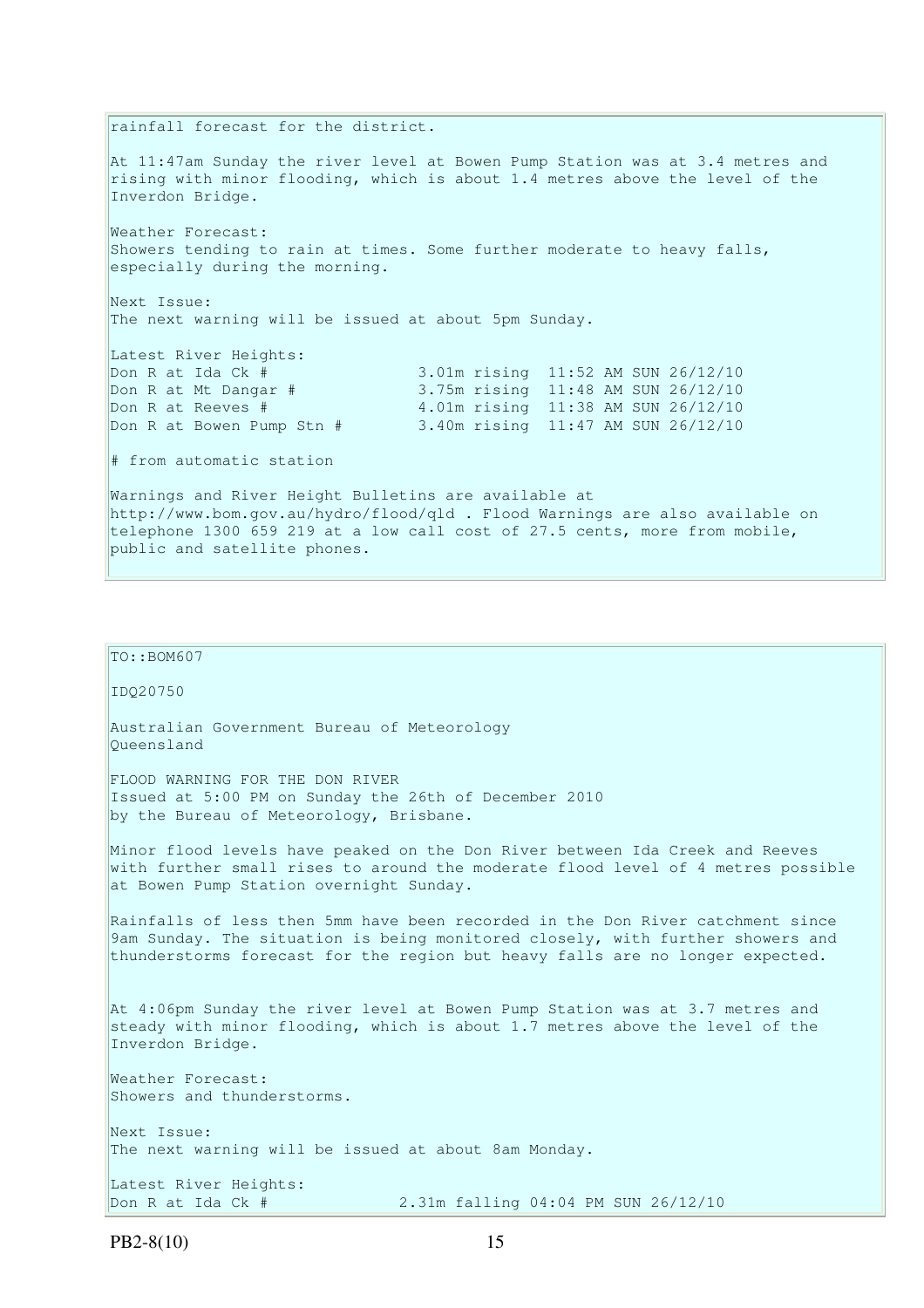| Don R at Mt Dangar #                                                         | 3.65m falling 03:48 PM SUN 26/12/10 |  |  |
|------------------------------------------------------------------------------|-------------------------------------|--|--|
| Don R at Reeves #                                                            | 3.86m steady 04:06 PM SUN 26/12/10  |  |  |
| Don R at Bowen Pump Stn #                                                    | 3.70m steady 04:06 PM SUN 26/12/10  |  |  |
| # from automatic station                                                     |                                     |  |  |
| Warnings and River Height Bulletins are available at                         |                                     |  |  |
| http://www.bom.gov.au/hydro/flood/qld . Flood Warnings are also available on |                                     |  |  |
| telephone 1300 659 219 at a low call cost of 27.5 cents, more from mobile,   |                                     |  |  |
| public and satellite phones.                                                 |                                     |  |  |
|                                                                              |                                     |  |  |

TO::BOM607

IDQ20750 Australian Government Bureau of Meteorology Queensland FLOOD WARNING FOR THE DON RIVER Issued at 7:34 AM on Monday the 27th of December 2010 by the Bureau of Meteorology, Brisbane. Small renewed rises are being recorded in the upper Don River catchment between Ida Creek and Reeves. Renewed rises will occur at the Bowen Pump Station during Monday with a return to minor flood levels expected. At 5:12am Monday the river level at Bowen Pump Station was steady at 2.4 metres, which is about 0.4 metres above the level of the Inverdon Bridge. Weather Forecast: Showers and thunderstorms. Next Issue: The next warning will be issued at about 3pm Monday. Latest River Heights: Don R at Ida Ck # 1.96m steady 06:43 AM MON 27/12/10 Don R at Mt Dangar # 2.70m rising 06:27 AM MON 27/12/10 Don R at Reeves # 2.51m rising 07:11 AM MON 27/12/10 Don R at Bowen Pump Stn # 2.40m steady 05:12 AM MON 27/12/10 # from automatic station Warnings and River Height Bulletins are available at http://www.bom.gov.au/hydro/flood/qld . Flood Warnings are also available on telephone 1300 659 219 at a low call cost of 27.5 cents, more from mobile, public and satellite phones.

#### TO::BOM607

IDQ20750

Australian Government Bureau of Meteorology Queensland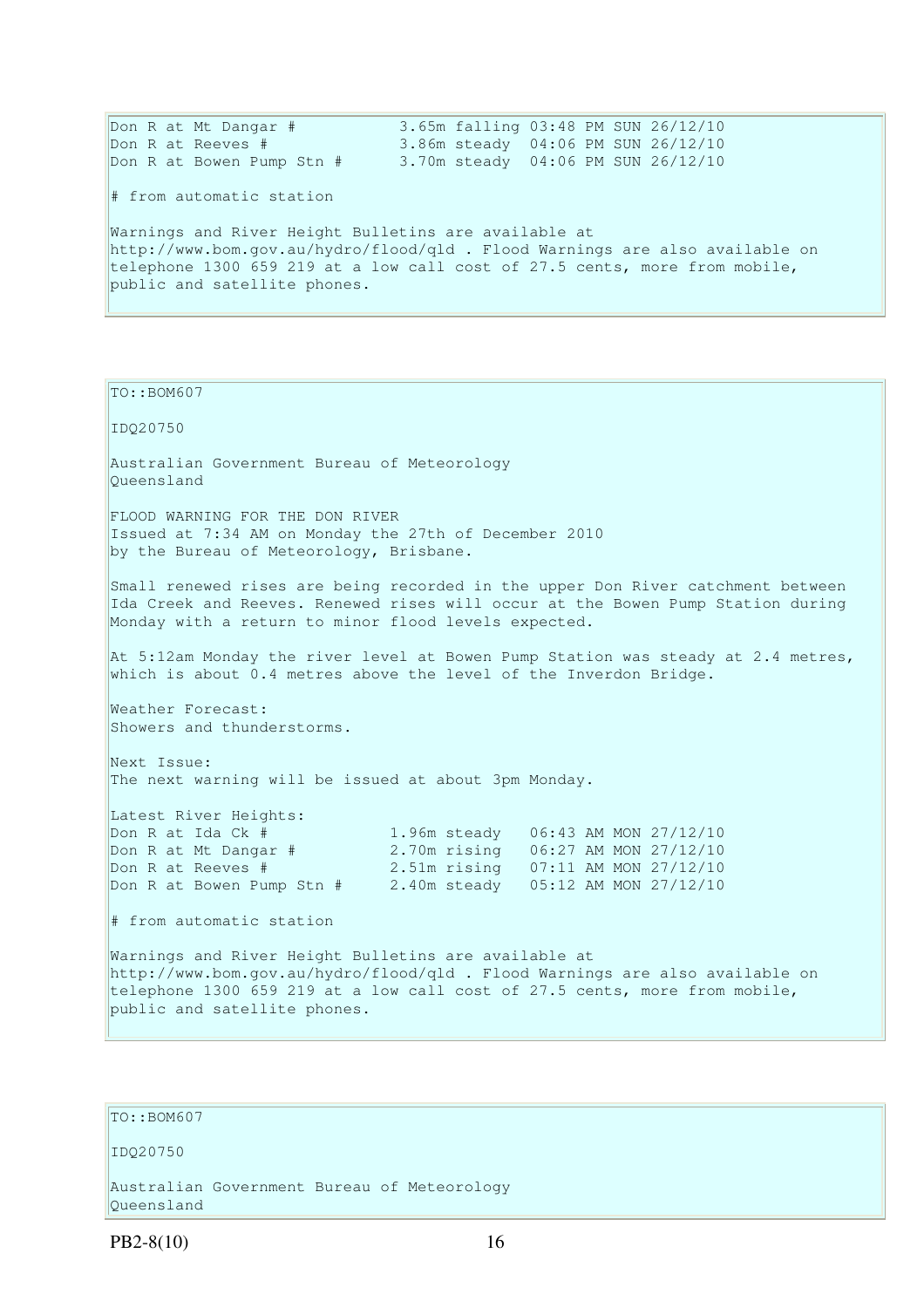FINAL FLOOD WARNING FOR THE DON RIVER Issued at 3:16 PM on Monday the 27th of December 2010 by the Bureau of Meteorology, Brisbane. Minor flooding is extending along the Don River between Mt Dangar and Bowen Pump Station. Further small rises to above 3 metres are expected at Bowen Pump Station overnight tonight with river levels to begin receding during Tuesday. Weather Forecast: Showers and thunderstorms. Next Issue: This is the final warning. River height bulletins will continue to be issued. Latest River Heights: Don R at Ida Ck # 2.36m rising 02:03 PM MON 27/12/10 Don R at Mt Dangar # 3.2m rising 02:32 PM MON 27/12/10 Don R at Reeves # 3.06m falling 02:25 PM MON 27/12/10 Don R at Bowen Pump Stn # 2.8m rising 02:28 PM MON 27/12/10 # from automatic station Warnings and River Height Bulletins are available at http://www.bom.gov.au/hydro/flood/qld . Flood Warnings are also available on telephone 1300 659 219 at a low call cost of 27.5 cents, more from mobile, public and satellite phones.

```
TO::BOM607 
IDQ20750 
Australian Government Bureau of Meteorology 
Queensland 
FLOOD WARNING FOR THE DON RIVER 
Issued at 9:53 PM on Monday the 27th of December 2010 
by the Bureau of Meteorology, Brisbane.
Heavy rainfall over the upper parts of the Don River in the past 12 hours have 
caused renewed rises with minor flooding developing between Mt Dangar and Bowen 
Pump Station. 
Expect further rises overnight and moderate flooding to develop between Mt 
Dangar and Bowen Pump Station during Tuesday morning. 
Weather Forecast: 
Showers increasing to rain areas and local thunder during the morning.
Next Issue: 
The next warning will be issued about 7am Tuesday. 
Latest River Heights: 
Don R at Ida Ck # 2.16m rising 09:22 PM MON 27/12/10 
Don R at Mt Dangar # 3.05m falling 09:30 PM MON 27/12/10 
Don R at Reeves # 2.96m falling 09:30 PM MON 27/12/10 
Don R at Bowen Pump Stn # 2.95m falling 08:48 PM MON 27/12/10
```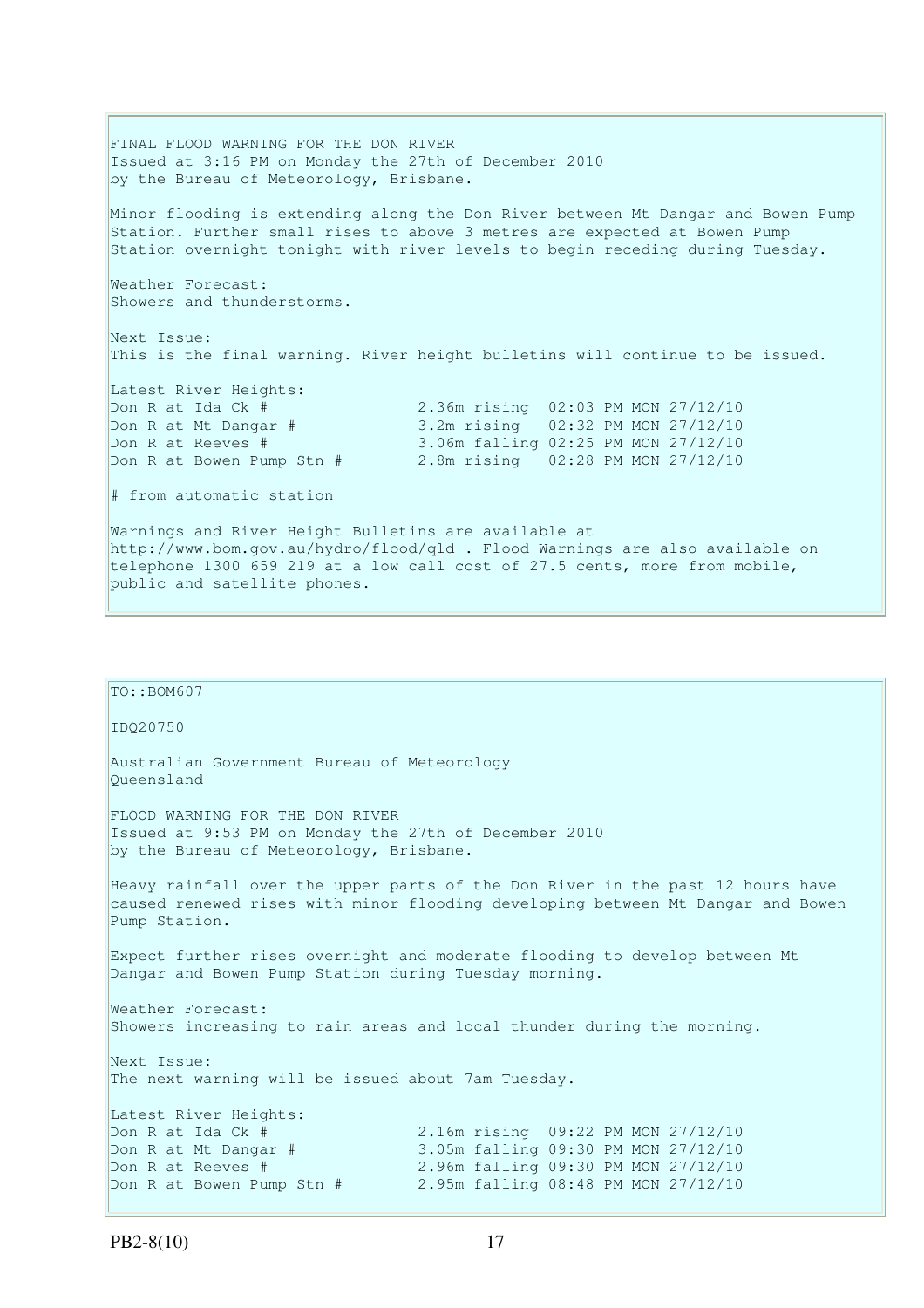# denotes automatic station.

Warnings and River Height Bulletins are available at http://www.bom.gov.au/hydro/flood/qld . Flood Warnings are also available on telephone 1300 659 219 at a low call cost of 27.5 cents, more from mobile, public and satellite phones.

TO::BOM607 IDQ20750 Australian Government Bureau of Meteorology Queensland FINAL FLOOD WARNING FOR THE DON RIVER Issued at 6:06 AM on Tuesday the 28th of December 2010 by the Bureau of Meteorology, Brisbane. The rainfall has eased across the Don River catchment with river levels also easing during Tuesday morning. Minor flooding continues to fall between Reeves and Bowen Pump Station, where river levels are expected to remain above the level of the Inverdon Bridge until Wednesday. Weather Forecast: Rain areas and isolated thunderstorms. Some moderate to locally heavy falls likely. Next Issue: This is the final warning. River Height Bulletins will continue to be issued. Latest River Heights: Don R at Ida Ck # 2.16m falling 05:29 AM TUE 28/12/10 Don R at Mt Dangar # 3.3m steady 05:35 AM TUE 28/12/10 Don R at Reeves # 3.31m falling 05:43 AM TUE 28/12/10 Don R at Bowen Pump Stn # 3.65m falling 05:53 AM TUE 28/12/10 Bowen Wharf tide \* 2.38m steady 05:00 AM TUE 28/12/10 Proserpine R at Proserpine \* 2.99m rising 04:00 AM TUE 28/12/10 Andromache R at Jochheims\* 3.51m falling 04:20 AM TUE 28/12/10 Laguna Quays tide \* 4.38m rising 05:00 AM TUE 28/12/10 Shute Harbour tide \* 2.9m steady 05:00 AM TUE 28/12/10<br>
Euri Ck at Koonandah \* 2.85m rising 04:40 AM TUE 28/12/10 2.85m rising 04:40 AM TUE 28/12/10 Elliott R at Guthalungra \* 1.85m rising 04:00 AM TUE 28/12/10  $\star$ ,# denotes automatic station. Warnings and River Height Bulletins are available at http://www.bom.gov.au/hydro/flood/qld . Flood Warnings are also available on telephone 1300 659 219 at a low call cost of 27.5 cents, more from mobile, public and satellite phones.

TO::BOM607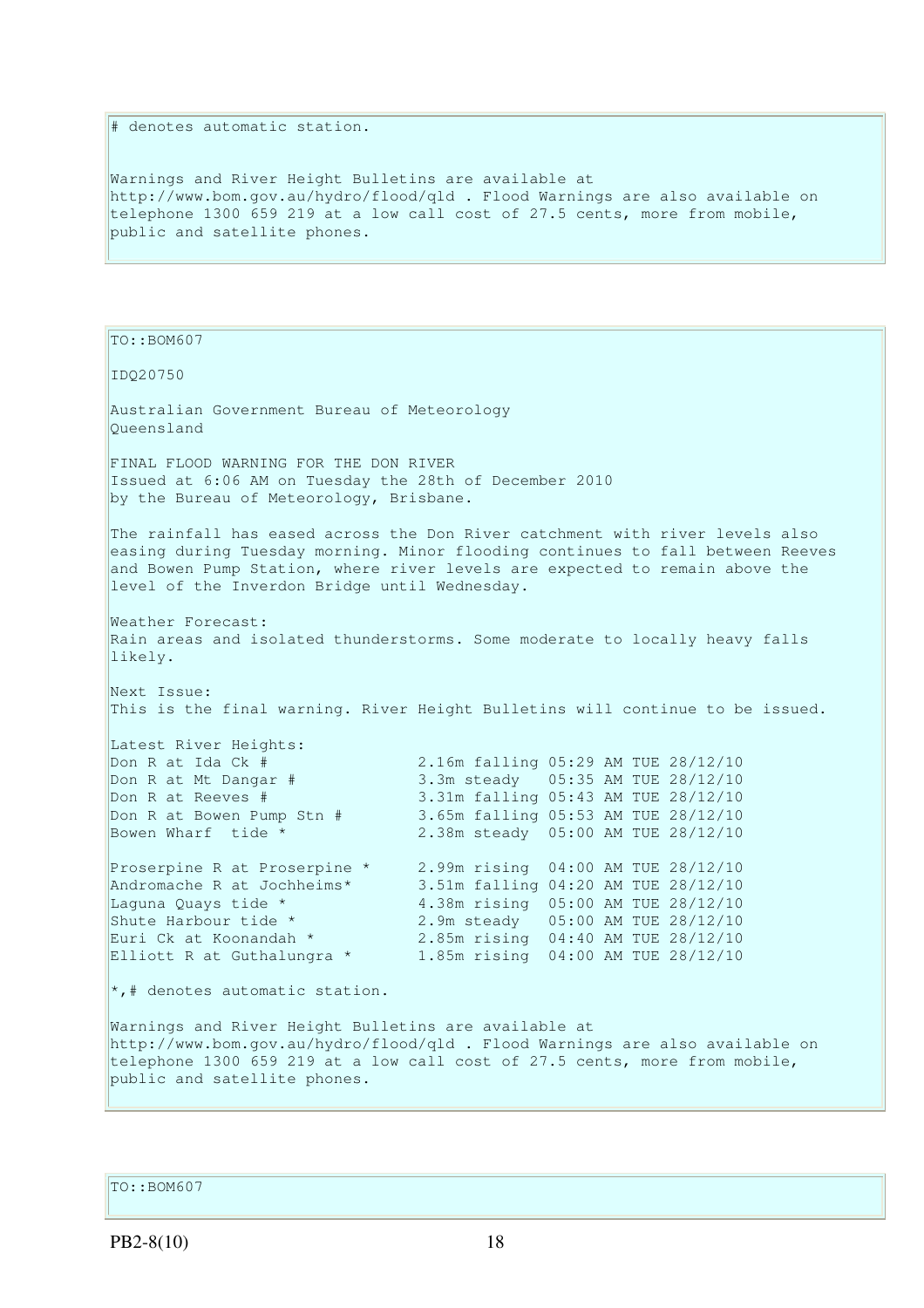IDQ20750 Australian Government Bureau of Meteorology Queensland FLOOD WARNING FOR THE DON RIVER Issued at 7:55 PM on Monday the 3rd of January 2011 by the Bureau of Meteorology, Brisbane. Isolated heavy rainfall recorded across the Don River catchment during this afternoon and evening has resulted in very fast rises and minor flooding at Reeves. River rises and minor, possibly moderate, flooding can be expected downstream at Bowen Pump Station within the next few hours. The heaviest rainfall recorded during the previous 6 hours to 7:30pm Monday include Ida Creek 70mm, Emu Creek 41mm, Roma Peak 38mm, and Reeves 19mm. Very heavy rainfall rates of 9mm in 10 minutes were recorded at Reeves at about  $7:30$ pm. At 7:46pm Monday, the river level at Reeves was at 4.31 metres and continuing to rise fast with minor flooding. River level rises can be expected downstream at Bowen Pump Station within the next few hours, causing minor flooding, with higher levels possible. Weather Forecast: Scattered showers and isolated thunderstorms this afternoon and overnight. Next Issue: The next warning will be issued at about 10pm Monday. Latest River Heights: Don R at Ida Ck # 2.36m falling 07:43 PM MON 03/01/11 Don R at Mt Dangar # 2.5m falling 07:50 PM MON 03/01/11 Don R at Reeves # 4.31m rising 07:46 PM MON 03/01/11 Don R at Bowen Pump Stn # 1.8m steady 05:05 PM MON 03/01/11 Bowen Wharf tide \* 1.95m rising 07:00 PM MON 03/01/11 \*,# denotes automatic station. Warnings and River Height Bulletins are available at http://www.bom.gov.au/hydro/flood/qld . Flood Warnings are also available on telephone 1300 659 219 at a low call cost of 27.5 cents, more from mobile, public and satellite phones.

TO::BOM607

IDQ20750

Australian Government Bureau of Meteorology Queensland FLOOD WARNING FOR THE DON RIVER Issued at 10:33 PM on Monday the 3rd of January 2011 by the Bureau of Meteorology, Brisbane.

The rainfall has eased during this evening. Minor flooding continues to rise in the Don River at Bowen Pump Station, where further rises and a minor flood peak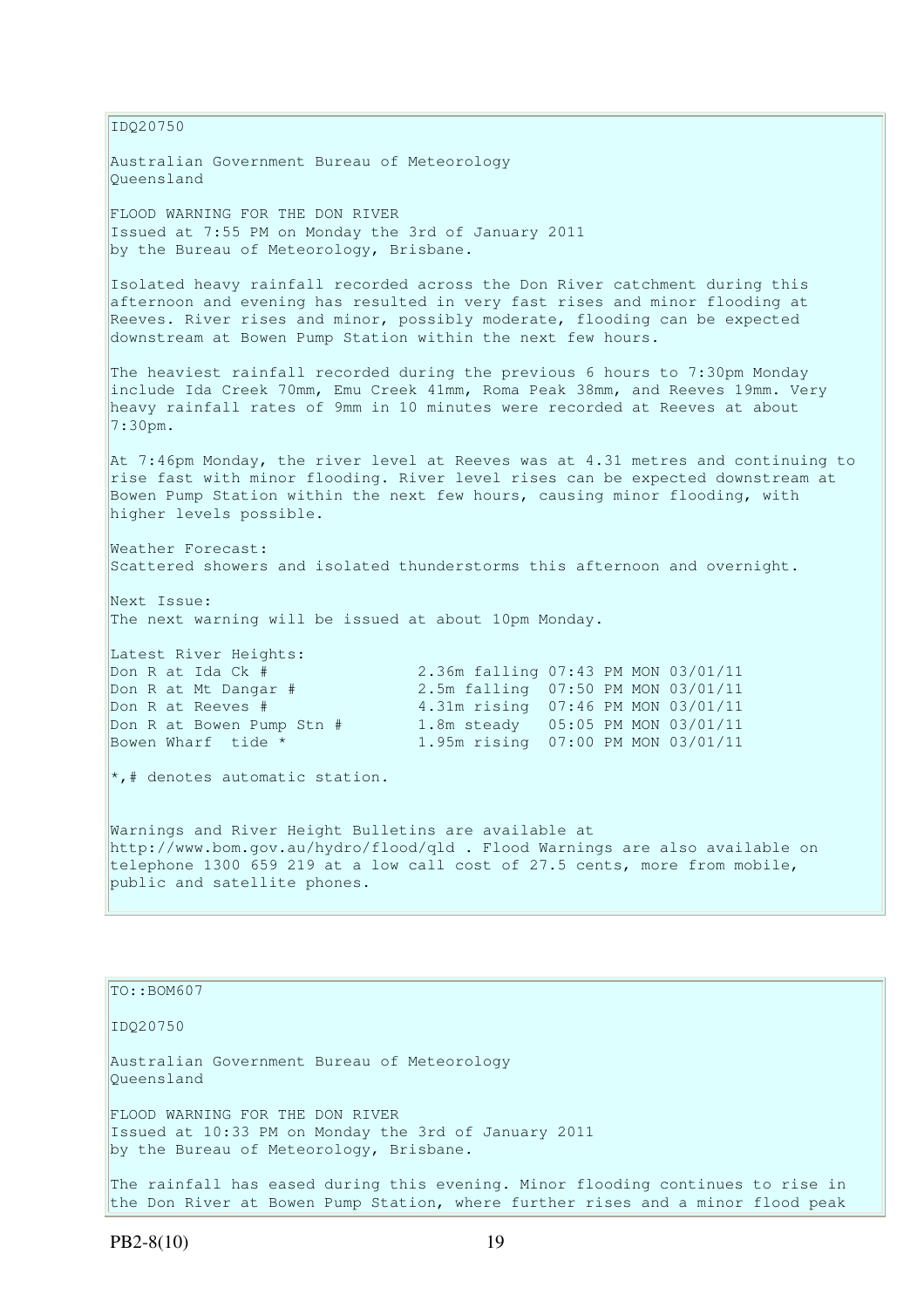are expected to occur within the next few hours. Minor flooding has already peaked in the Don River at Reeves, and is currently falling. At 10:22pm Monday, the river level at Reeves was at 3.46 metres and easing with minor flooding. Minor flooding continues to rise downstream at Bowen Pump Station. At 10:18pm the river level at Bowen Pump Station was 3.6 metres, which is about 1.6 metres above the level of the Inverdon Bridge. Weather Forecast: Scattered showers and isolated thunderstorms this afternoon and overnight. Next Issue: The next warning will be issued at about midnight Monday. Latest River Heights: Don R at Ida Ck # 1.96m falling 10:01 PM MON 03/01/11<br>
Don R at Mt Dangar # 2.2m falling 09:55 PM MON 03/01/11 2.2m falling 09:55 PM MON 03/01/11 Don R at Reeves # 3.46m falling 10:22 PM MON 03/01/11 Don R at Bowen Pump Stn # 3.6m rising 10:18 PM MON 03/01/11 Bowen Wharf tide \* 2.51m rising 09:00 PM MON 03/01/11 \*,# denotes automatic station. Warnings and River Height Bulletins are available at http://www.bom.gov.au/hydro/flood/qld . Flood Warnings are also available on telephone 1300 659 219 at a low call cost of 27.5 cents, more from mobile, public and satellite phones.

```
TO::BOM607 
IDQ20750 
Australian Government Bureau of Meteorology 
Queensland 
FINAL FLOOD WARNING FOR THE DON RIVER 
Issued at 12:07 AM on Tuesday the 4th of January 2011 
by the Bureau of Meteorology, Brisbane.
Minor flooding continues to ease in the Don River at Reeves. Downstream at Bowen 
Pump Station, a minor flood peak to 3.65 metres was recorded at 11pm Monday. The 
heavy rainfall has cleared the Don River catchment, and river levels along the 
lower Don River are expected to continue to fall during Tuesday morning. 
At midnight Monday, the river level at Bowen Pump Station was 3.45 metres and 
falling with minor flooding, which is about 1.45 metres above the level of the 
Inverdon Bridge. 
Next Issue: 
This is the final warning. River Height Bulletins will continue to be issued. 
Latest River Heights: 
Don R at Ida Ck # 1.86m falling 11:15 PM MON 03/01/11<br>
Don R at Mt Dangar # 2.1m falling 11:31 PM MON 03/01/11<br>
2.1m falling 11:36 PM MON 03/01/11
                                  2.1m falling  11:31 PM MON 03/01/11
Don R at Reeves # 3.11m falling 11:36 PM MON 03/01/11 
Don R at Bowen Pump Stn # 3.5m falling 11:39 PM MON 03/01/11 
Bowen Wharf tide * 2.1m falling 11:00 PM MON 03/01/11
```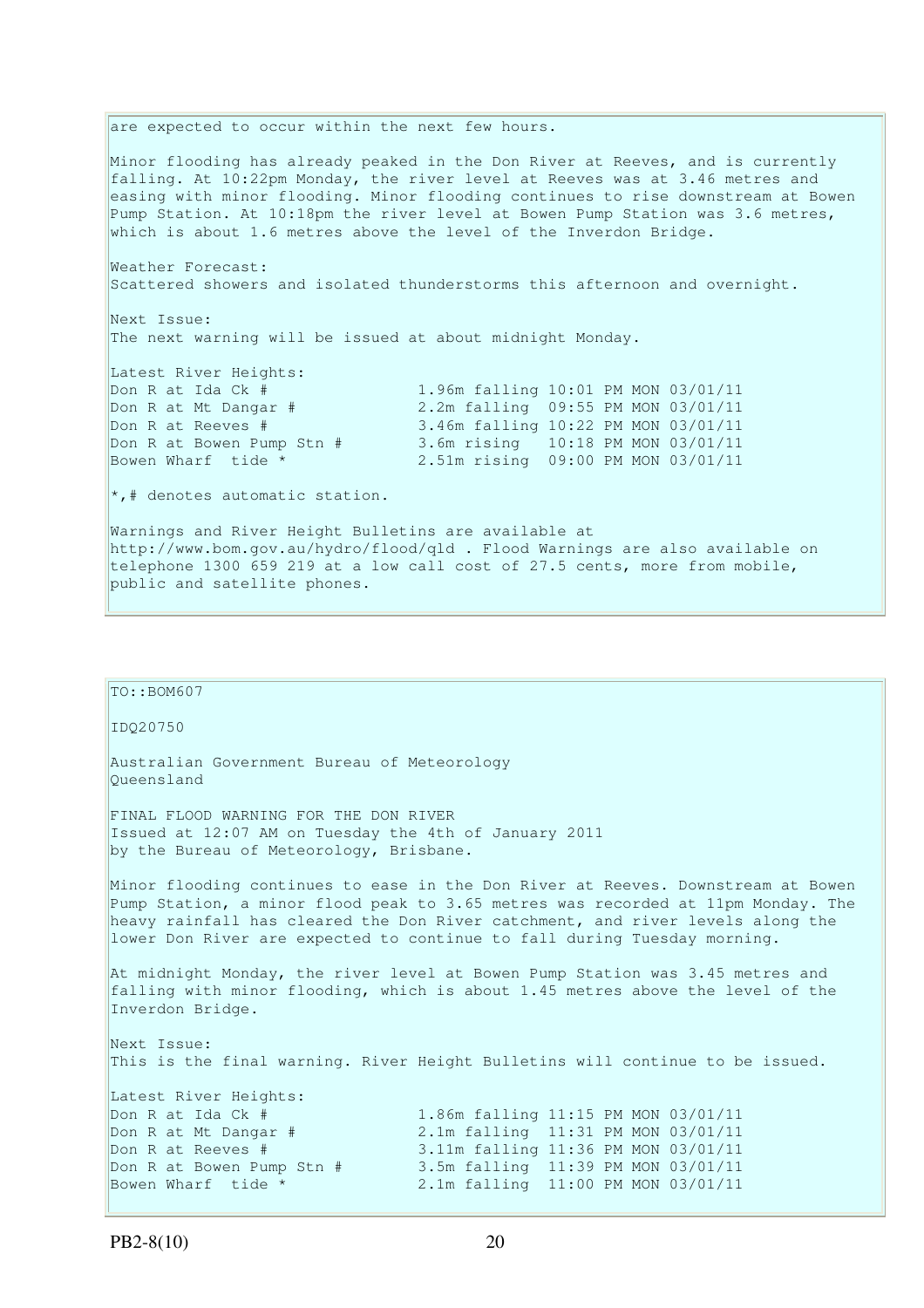$\ast$ , # denotes automatic station.

Warnings and River Height Bulletins are available at http://www.bom.gov.au/hydro/flood/qld . Flood Warnings are also available on telephone 1300 659 219 at a low call cost of 27.5 cents, more from mobile, public and satellite phones.

TO::BOM607 IDQ20750 Australian Government Bureau of Meteorology Queensland FLOOD WARNING FOR THE DON RIVER Issued at 11:03 PM on Tuesday the 18th of January 2011 by the Bureau of Meteorology, Brisbane. Rainfall of up to 81mm since 9am had led to fast rises in the Don River at Ida Creek ALert with minor flood levels. Rises will continue overnight downstream to Bowen with minor flooding. A flood level of between 3 to 3.5 metres is expected at Bowen by around 7am Wednesday. Higher levels are possible although they are dependent on further rainfall. Next Issue: The next warning will be issued by 8am Wednesday. Latest River Heights: Don R at Ida Ck \* 1.78m rising 09:00 PM TUE 18/01/11<br>
Don R at Ida Ck # 2.21m rising 10:28 PM TUE 18/01/11 2.21m rising 10:28 PM TUE 18/01/11 Don R at Mt Dangar # 1.9m rising 10:28 PM TUE 18/01/11 Don R at Reeves # 1.76m steady 10:05 PM TUE 18/01/11 Don R at Bowen Pump Stn # 1.55m rising 08:18 PM TUE 18/01/11 \*# automatic station Warnings and River Height Bulletins are available at http://www.bom.gov.au/hydro/flood/qld . Flood Warnings are also available on telephone 1300 659 219 at a low call cost of 27.5 cents, more from mobile, public and satellite phones.

TO::BOM607 IDQ20750 Australian Government Bureau of Meteorology Queensland FLOOD WARNING FOR THE DON RIVER Issued at 8:09 AM on Wednesday the 19th of January 2011 by the Bureau of Meteorology, Brisbane.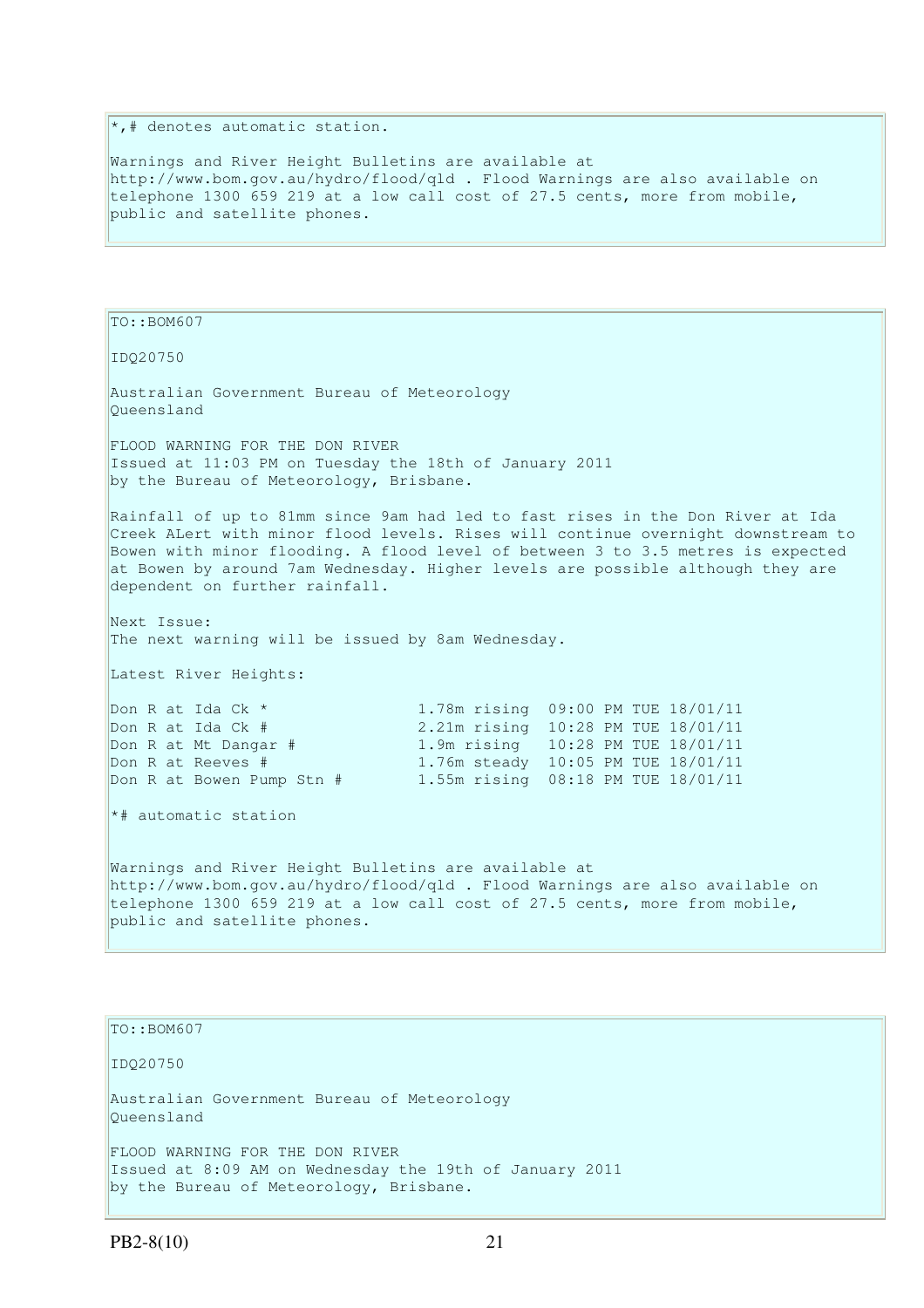Further rainfall has continued overnight with upto 50mm recorded at Bowen since 2am. River level rises have continued with a minor flood peak currently approaching the Reeves area. At 8am, river levels at Bowen were 3.05 metres and falling but are expected to rise again with a second flood peak of up to 3.5 metres this morning. Any higher levels are dependent on further rainfall. Next Issue: The next warning will be issued by noon Wednesday. Latest River Heights: Don R at Ida Ck  $\frac{4}{\pi}$  2.21m falling 07:11 AM WED 19/01/11<br>Don R at Mt Dangar  $\frac{4}{\pi}$  2.5m falling 07:44 AM WED 19/01/11 2.5m falling 07:44 AM WED 19/01/11 Don R at Reeves # 3.61m rising 07:29 AM WED 19/01/11 Don R at Bowen Pump Stn # 3.05m falling 08:05 AM WED 19/01/11 \*automatic station Warnings and River Height Bulletins are available at http://www.bom.gov.au/hydro/flood/qld . Flood Warnings are also available on telephone 1300 659 219 at a low call cost of 27.5 cents, more from mobile,

TO::BOM607

IDQ20750

Australian Government Bureau of Meteorology Queensland

FINAL FLOOD WARNING FOR THE DON RIVER Issued at 11:56 AM on Wednesday the 19th of January 2011 by the Bureau of Meteorology, Brisbane.

Flood levels have peaked at Bowen Pump Station this morning at 3.3 metres with minor flooding. River levels will continue to ease throughout the catchment during Wednesday.

Next Issue: This is the final warning. River height bulletins will continue to be issued.

Latest River Heights: Don R at Ida Ck # 1.86m falling 11:38 AM WED 19/01/11 Don R at Mt Dangar # 2.45m rising 11:34 AM WED 19/01/11 Don R at Reeves # 2.91m falling 11:43 AM WED 19/01/11 Don R at Bowen Pump Stn # 3.15m falling 11:10 AM WED 19/01/11

public and satellite phones.

# automatic station

Warnings and River Height Bulletins are available at http://www.bom.gov.au/hydro/flood/qld . Flood Warnings are also available on telephone 1300 659 219 at a low call cost of 27.5 cents, more from mobile, public and satellite phones.

TO::BOM607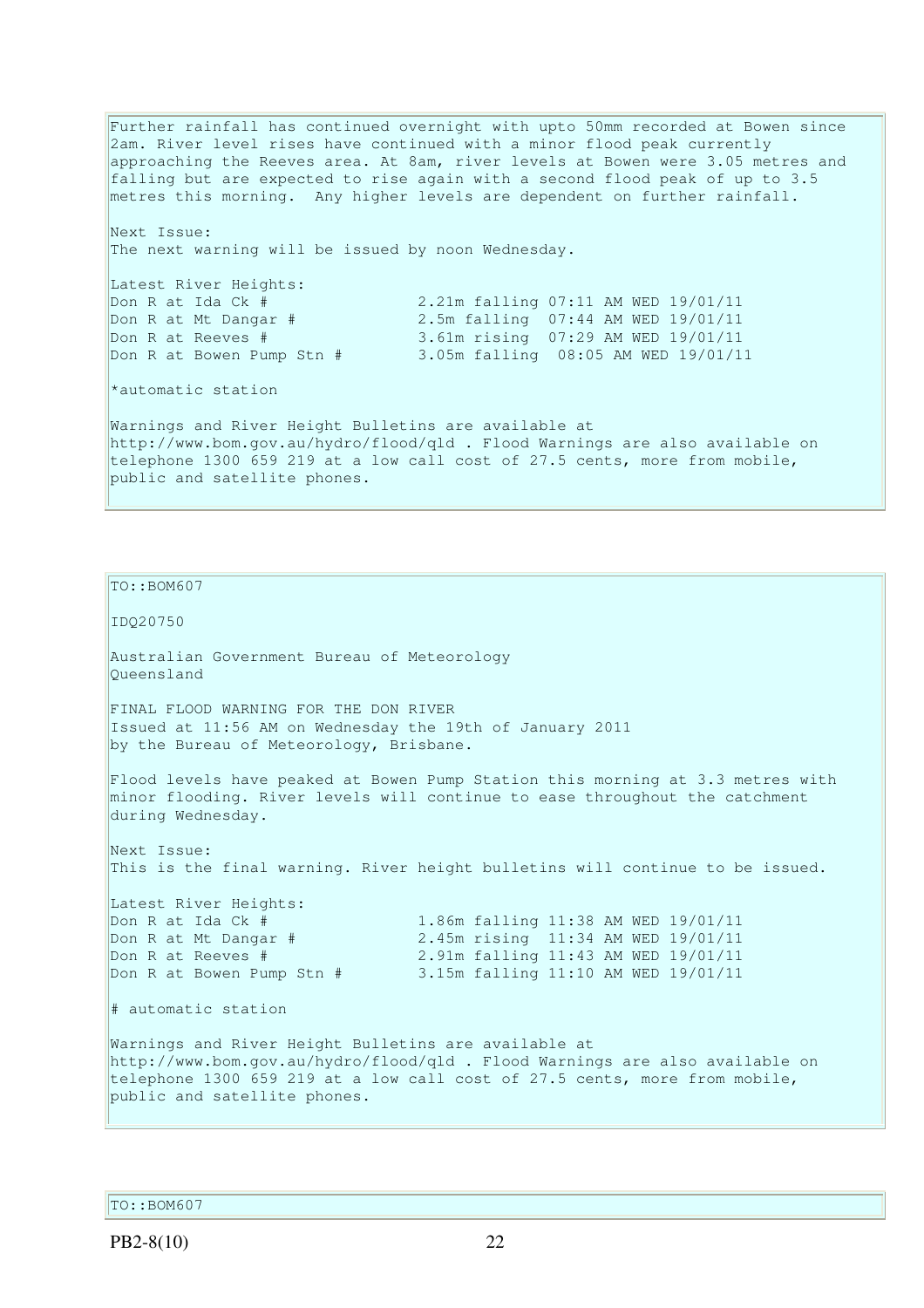IDQ20750 Australian Government Bureau of Meteorology Queensland FLOOD WARNING FOR THE DON RIVER Issued at 11:30 PM on Wednesday the 19th of January 2011 by the Bureau of Meteorology, Brisbane. Rainfall during Wednesday evening has produced fast rises at Reeves with minor flooding. Flood levels at Bowen are expected to peak just below moderate flood level of 4 metres overnight. Next Issue: The next warning will be issued by 9:30am Thursday. Latest River Heights: Don R at Ida Ck # 1.81m falling 11:12 PM WED 19/01/11<br>Don R at Mt Dangar # 2.55m falling 11:04 PM WED 19/01/11 2.55m falling 11:04 PM WED 19/01/11 Don R at Reeves \* 4.19m falling 10:30 PM WED 19/01/11 Don R at Bowen Pump Stn # 3.7m steady 11:05 PM WED 19/01/11 \*automatic station Warnings and River Height Bulletins are available at http://www.bom.gov.au/hydro/flood/qld . Flood Warnings are also available on telephone 1300 659 219 at a low call cost of 27.5 cents, more from mobile, public and satellite phones.

| TO::BOM607                                                                                                                                 |                                                                               |
|--------------------------------------------------------------------------------------------------------------------------------------------|-------------------------------------------------------------------------------|
| ID020750                                                                                                                                   |                                                                               |
| Australian Government Bureau of Meteorology<br>Oueensland                                                                                  |                                                                               |
| FINAL FLOOD WARNING FOR THE DON RIVER<br>Issued at 7:35 AM on Thursday the 20th of January 2011<br>by the Bureau of Meteorology, Brisbane. |                                                                               |
| River levels in the Don catchment are now below minor.                                                                                     |                                                                               |
| Next Issue:                                                                                                                                | This is the final warning. River height bulletins will continue to be issued. |
| Latest River Heights:                                                                                                                      |                                                                               |
| Don R at Ida Ck #                                                                                                                          | 1.46m falling 06:42 AM THU 20/01/11                                           |
| Don R at Mt Dangar #                                                                                                                       | 2.4m falling 03:24 AM THU 20/01/11                                            |
| Don R at Reeves #                                                                                                                          | 2.26m falling 07:14 AM THU 20/01/11                                           |
|                                                                                                                                            | Don R at Bowen Pump Stn # 2.45m falling 06:59 AM THU 20/01/11                 |
| *automatic station                                                                                                                         |                                                                               |
| Warnings and River Height Bulletins are available at                                                                                       |                                                                               |
|                                                                                                                                            | http://www.bom.gov.au/hydro/flood/qld . Flood Warnings are also available on  |
|                                                                                                                                            | telephone 1300 659 219 at a low call cost of 27.5 cents, more from mobile,    |
| public and satellite phones.                                                                                                               |                                                                               |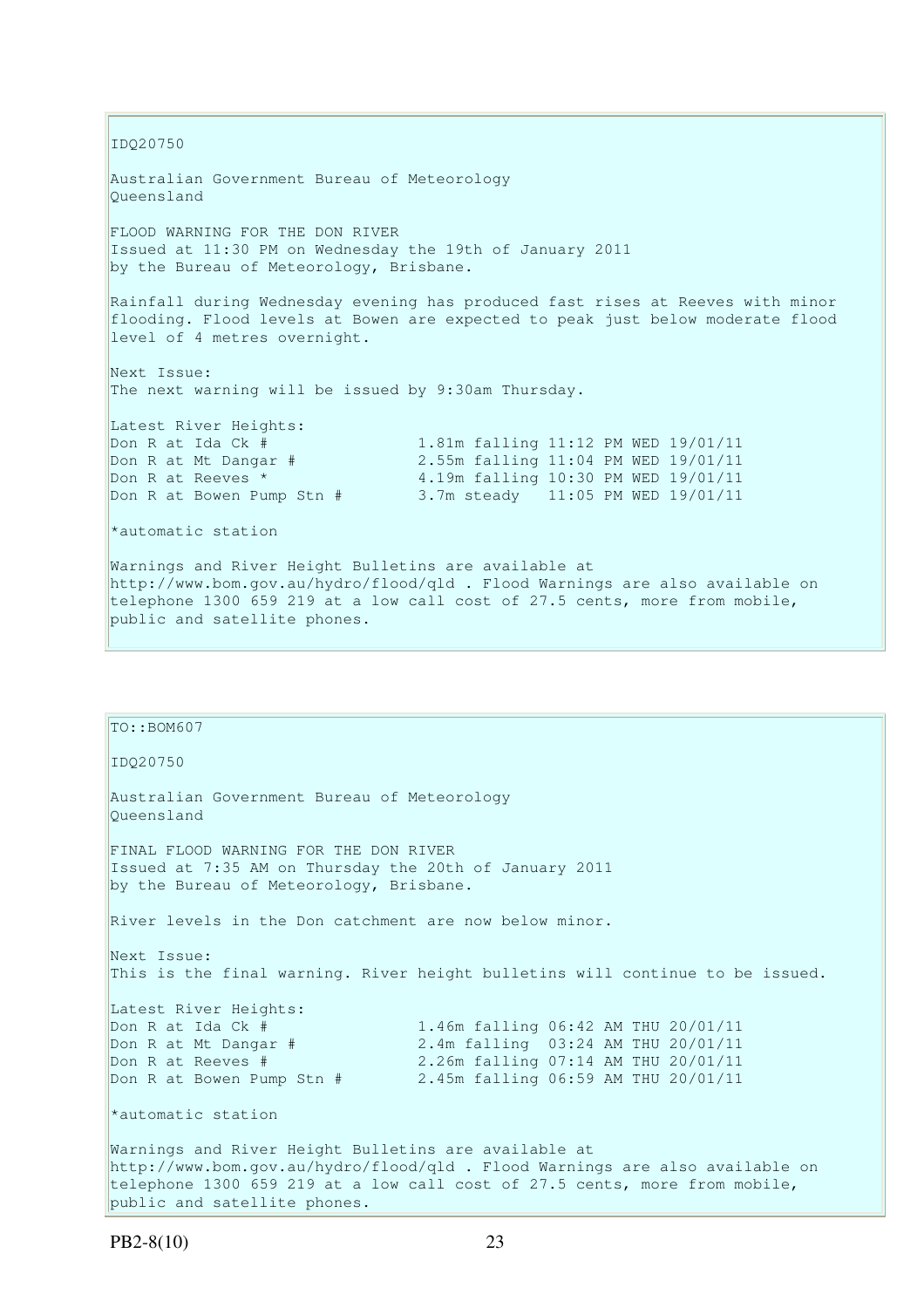TO::BOM607 IDQ20750 Australian Government Bureau of Meteorology Queensland FLOOD WARNING FOR THE DON RIVER Issued at 4:33 AM on Monday the 31st of January 2011 by the Bureau of Meteorology, Brisbane. Moderate to heavy rainfall overnight has caused fast stream rises and minor flooding in the Don River between Ida Creek and Reeves. Minor flooding to at least 3 metres is expected to develop downstream at Bowen Pump Station during the morning. The heaviest rainfall in the 12 hours to 4am Monday include Ida Creek 68mm, Roma Peak Alert 61mm and Reeves Alert 45mm. Weather Forecast: Scattered showers with isolated thunderstorms and squally rain areas. Next Issue: The next warning will be issued at 8am Monday. Latest River Heights: Don R at Ida Ck # 2.36m rising 04:11 AM MON 31/01/11 Don R at Reeves \* 3.76m rising 03:30 AM MON 31/01/11 Don R at Bowen Pump Stn # 1.75m rising 04:13 AM MON 31/01/11 Warnings and River Height Bulletins are available at http://www.bom.gov.au/hydro/flood/qld . Flood Warnings are also available on telephone 1300 659 219 at a low call cost of 27.5 cents, more from mobile, public and satellite phones.

TO::BOM607 IDQ20750 Australian Government Bureau of Meteorology Queensland FLOOD WARNING FOR THE DON RIVER Issued at 8:02 AM on Monday the 31st of January 2011 by the Bureau of Meteorology, Brisbane. Rainfall has now eased over the catchment with falls below 15mm in the past three hours. Minor flooding is now easing between Mt Dangar and Bowen Pump Station and